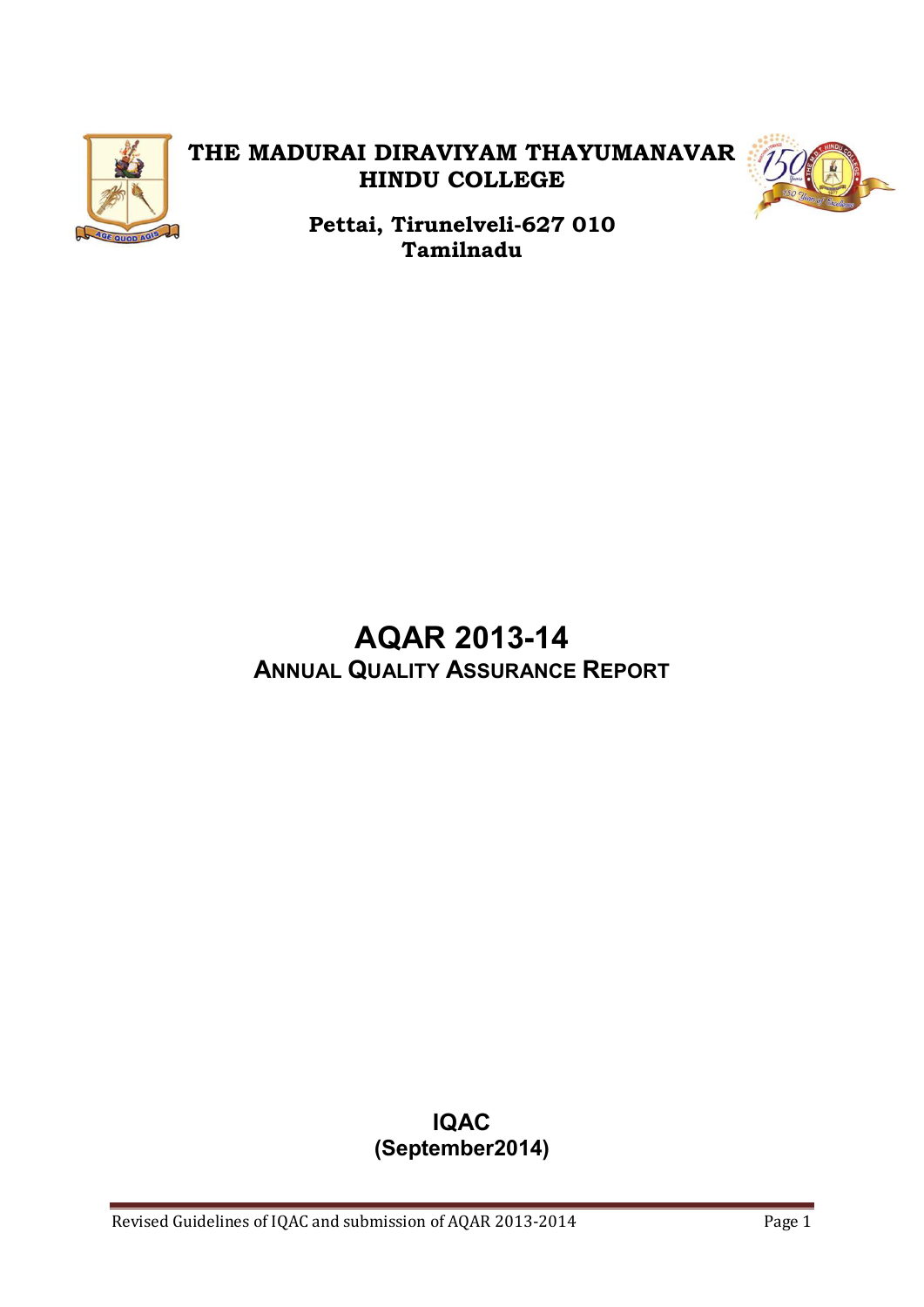## **Part-A**

## **I. Details of the Institution**

| 1.1 Name of the Institution            |                | The Madurai Diraviyam<br>Thayumanavar Hindu<br>College.                    |                                    |
|----------------------------------------|----------------|----------------------------------------------------------------------------|------------------------------------|
| 1.2 Address Line 1                     |                | The M.D.T.Hindu College,<br>Pettai,<br>Tirunelveli-627 006.<br>Tamilnadu.  |                                    |
| Address Line 2                         |                | The M.D.T.Hindu College,<br>Pettai,<br>Tirunelveli-627 006.<br>Tamil Nadu. |                                    |
| City/Town                              |                | Tirunelveli.                                                               |                                    |
| <b>State</b>                           | $\ddot{\cdot}$ | Tamilnadu.                                                                 |                                    |
| Pin Code                               |                | 627 006                                                                    |                                    |
| Institution e-mail address:            |                | mdthinducollege@gmail.com                                                  |                                    |
| Contact Nos.                           |                | Principal(Per.) : $23\,42\,914$<br>Office                                  | :23 42 054                         |
| Name of the Head of the<br>Institution |                | Dr.P.Chinnathambi                                                          |                                    |
| Tel. No. with STD Code                 |                | Principal(Per.)<br>Office                                                  | :0462-23 42 914<br>:0462-23 42 054 |
| Mobile                                 |                | 9486286 079                                                                |                                    |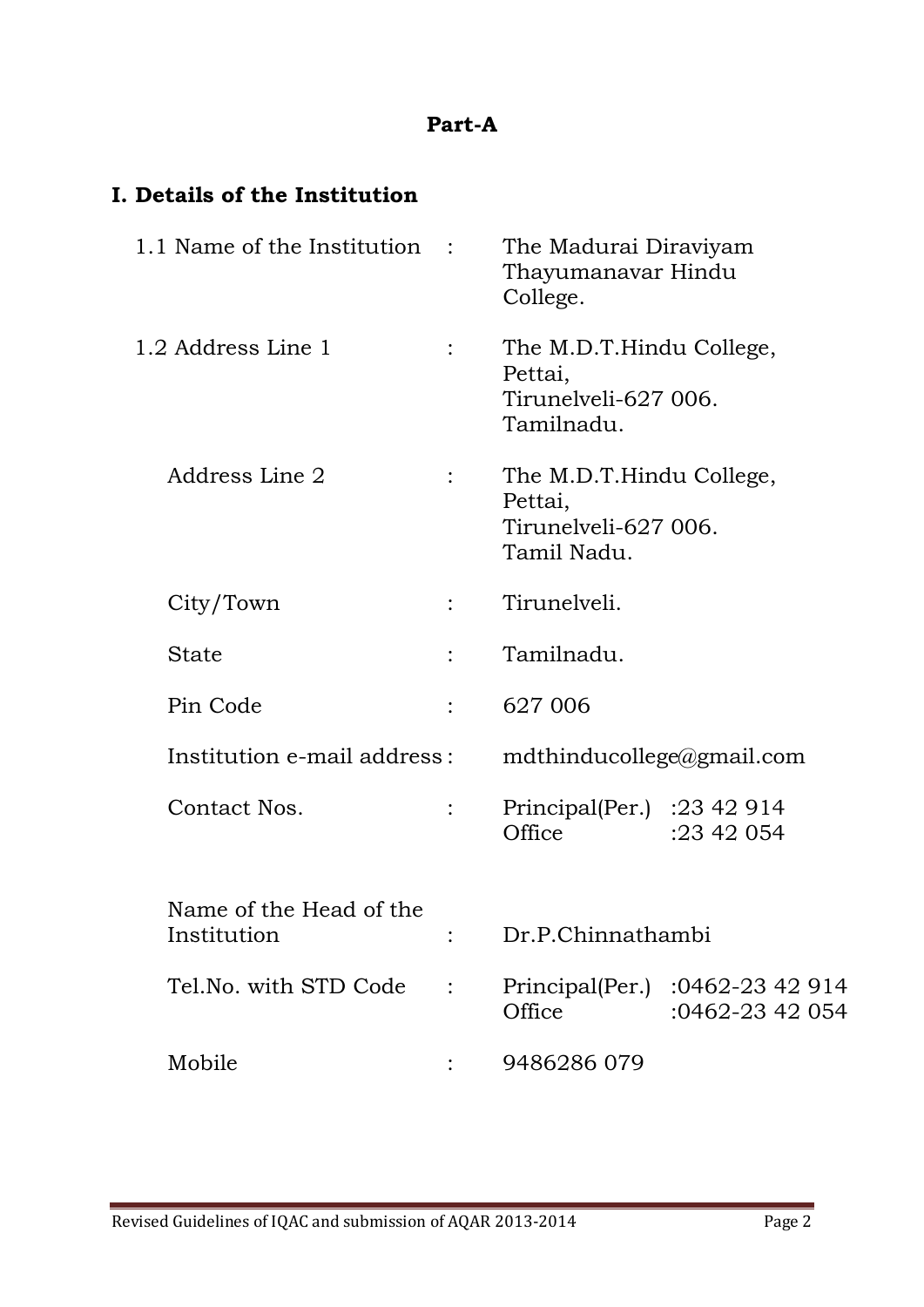| Name of the<br>IQAC Co-ordinator               |                | Mr.R.Johnson Victor Babu |
|------------------------------------------------|----------------|--------------------------|
| Mobile                                         |                | 9994 266 503             |
| IQAC e-mail address                            | $\ddot{\cdot}$ | $mdtiqac \& gmail.com$   |
| 1.3<br>NAAC Track ID<br>(For ex.MHCOGN 18879): |                | EC/36/024                |
| 1.4 Website address                            |                | www.mdthinducollege.org  |
| Web-link of the AQAR                           |                |                          |

http://www.mdthinducollege.org/AQAR201314.pdf

1.5 Accreditation Details :

| Sl.No.         | Cycle       | Grade | <b>CGPA</b> | Year of<br>Accreditation | Validity<br>Period |
|----------------|-------------|-------|-------------|--------------------------|--------------------|
|                | $1st$ Cycle | $B++$ | 80.05       | May 20,2005              | 5 Years            |
| $\overline{2}$ | $2nd$ Cycle | B     | 2.56        | November<br>30,2011      | 5 Years            |
| 3              | $3rd$ Cycle |       |             |                          |                    |
| 4              | $4th$ Cycle |       |             |                          |                    |

## 1.6 Date of Establishment of IQAC DD/MM/YYYY : 06/07/2005

1.7 AQAR for Year (for example 2010-11) : 2013-2014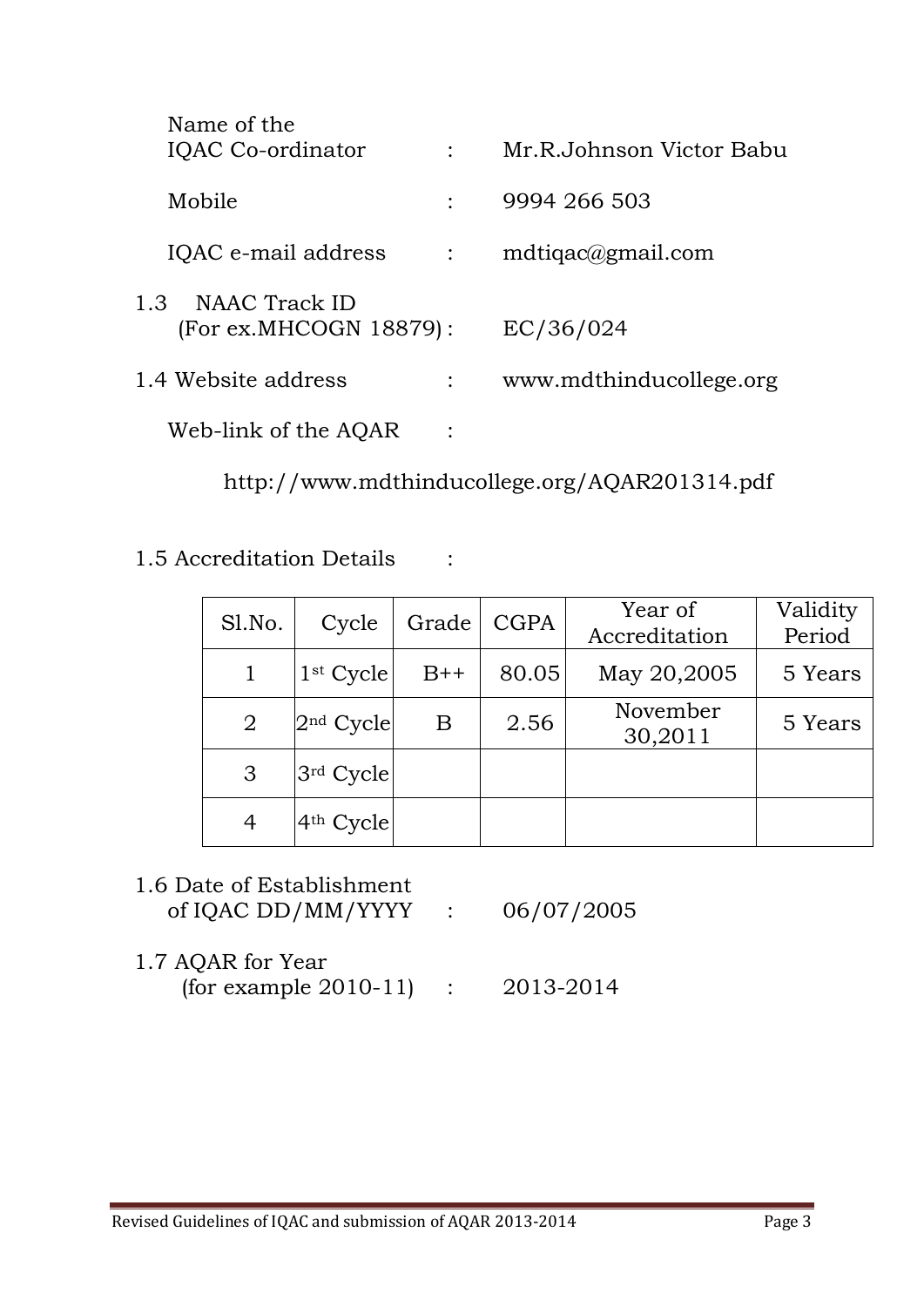- 1.8 Details of the previous year's AQAR submitted to NAAC after the latest Assessment and Accreditation by NAAC (for example AQAR 2010-11 submitted to NAAC on 12-10-2011)
	- i. AQAR 2011-2012 submitted to NAAC on 30.09.2012
	- ii. AQAR 2012-2013 submitted to NAAC on 22.12.2014
	-
	-
	- iii. AQAR (DD/MM/YYYY) iv. AQAR (DD/MM/YYYY)
- 1.9 Institutional Status

| State  <br>University                                                         | Central  |            | Deemed                 |                               | Private |
|-------------------------------------------------------------------------------|----------|------------|------------------------|-------------------------------|---------|
| <b>Affiliated College</b>                                                     | Yes      |            | N <sub>o</sub>         |                               |         |
| <b>Constituent College</b>                                                    | Yes      |            | N <sub>o</sub>         |                               |         |
| Autonomous College                                                            | Yes      |            | N <sub>o</sub>         |                               |         |
| Regulatory Agency approved Institution Yes<br>(eg. AICTE, BCI, MCI, PCI, NCI) |          |            |                        | No                            |         |
| Type of Institution Coeducation                                               |          |            | Men                    | Women                         |         |
|                                                                               | Urban    |            | Rural                  | Tribal                        |         |
| <b>Financial Status</b>                                                       |          |            |                        |                               |         |
| M<br>Grant-in-aid                                                             | UGC2(f)  |            | UGC12B                 |                               |         |
| Grant-in-aid+Self Financing                                                   |          |            |                        | <b>Totally Self-financing</b> |         |
| 1.10 Type of Faculty/Programme                                                |          |            |                        |                               |         |
| Arts                                                                          | Science  |            | Commerce $\bigvee$ Law |                               |         |
| PEI (PhysEdu)                                                                 | TEI(Edu) |            | $\Box$ Engineering     |                               |         |
| <b>Health Science</b>                                                         |          | Management |                        |                               |         |
| Other (Specify)                                                               |          |            |                        |                               |         |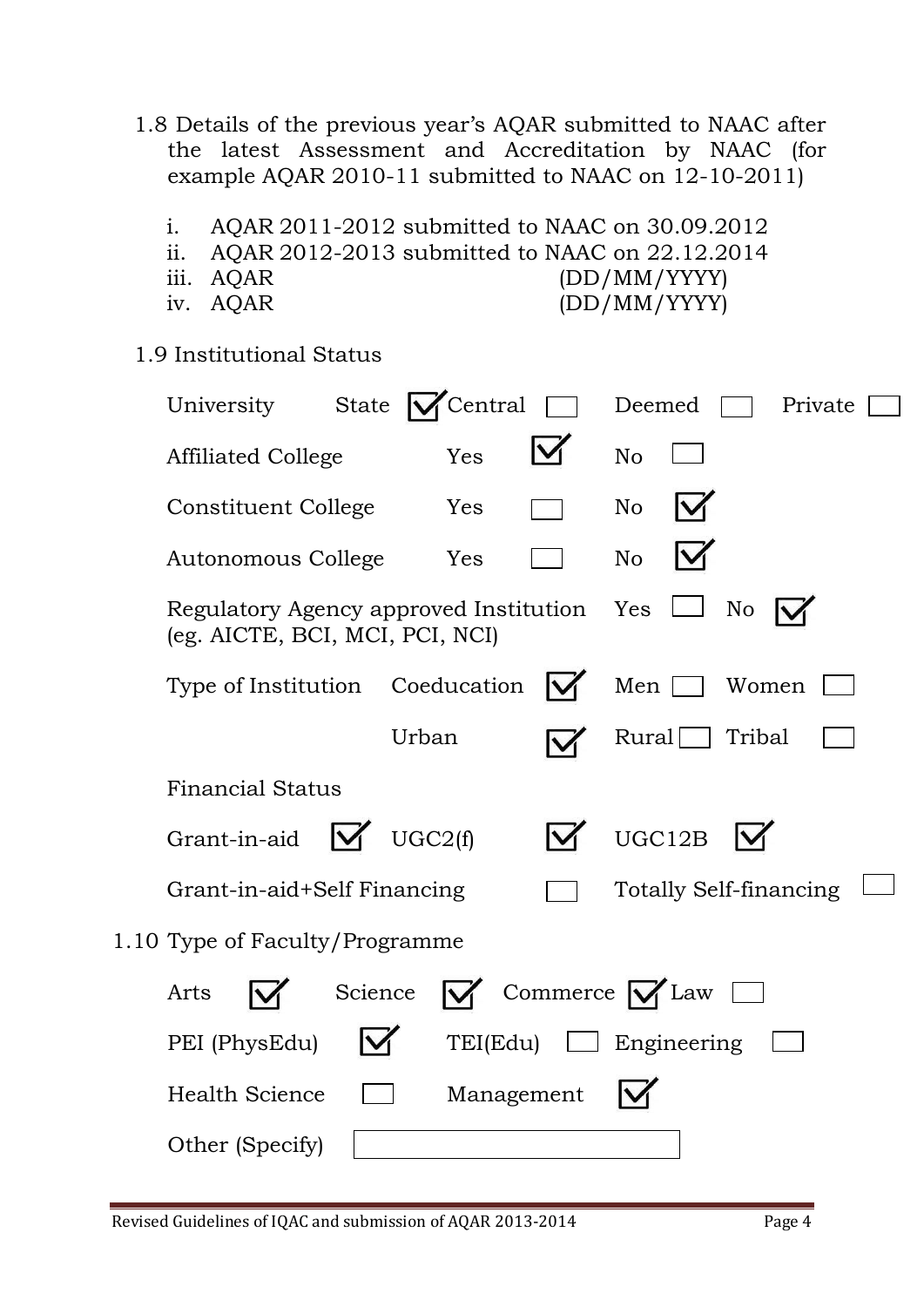1.11 Name of the Affiliating University (for the College)

ManonmaniamSundaranar University

1.12 Special status conferred by Central/State Government-UGC/CSIR/DST/DBT/ICMR etc

| Autonomy by State/Central Govt.          |                |                |
|------------------------------------------|----------------|----------------|
| /University                              | $\ddot{\cdot}$ | <b>NO</b>      |
| University with potential for Excellence | $\ddot{\cdot}$ | <b>NO</b>      |
| UGC-CPE                                  |                | <b>NO</b>      |
| <b>DST Star Scheme</b>                   | $\ddot{\cdot}$ | <b>NO</b>      |
| UGC-CE                                   | $\bullet$      | <b>NO</b>      |
| UGC-Special Assistance Programme         | :              | <b>NO</b>      |
| DST-FIST                                 |                | <b>NO</b>      |
| UGC-Innovative PG programmes             |                | N <sub>O</sub> |
| Any other (Specify)                      | $\bullet$      | <b>NO</b>      |
| <b>UGC-COP Programmes</b>                |                | <b>NO</b>      |
|                                          |                |                |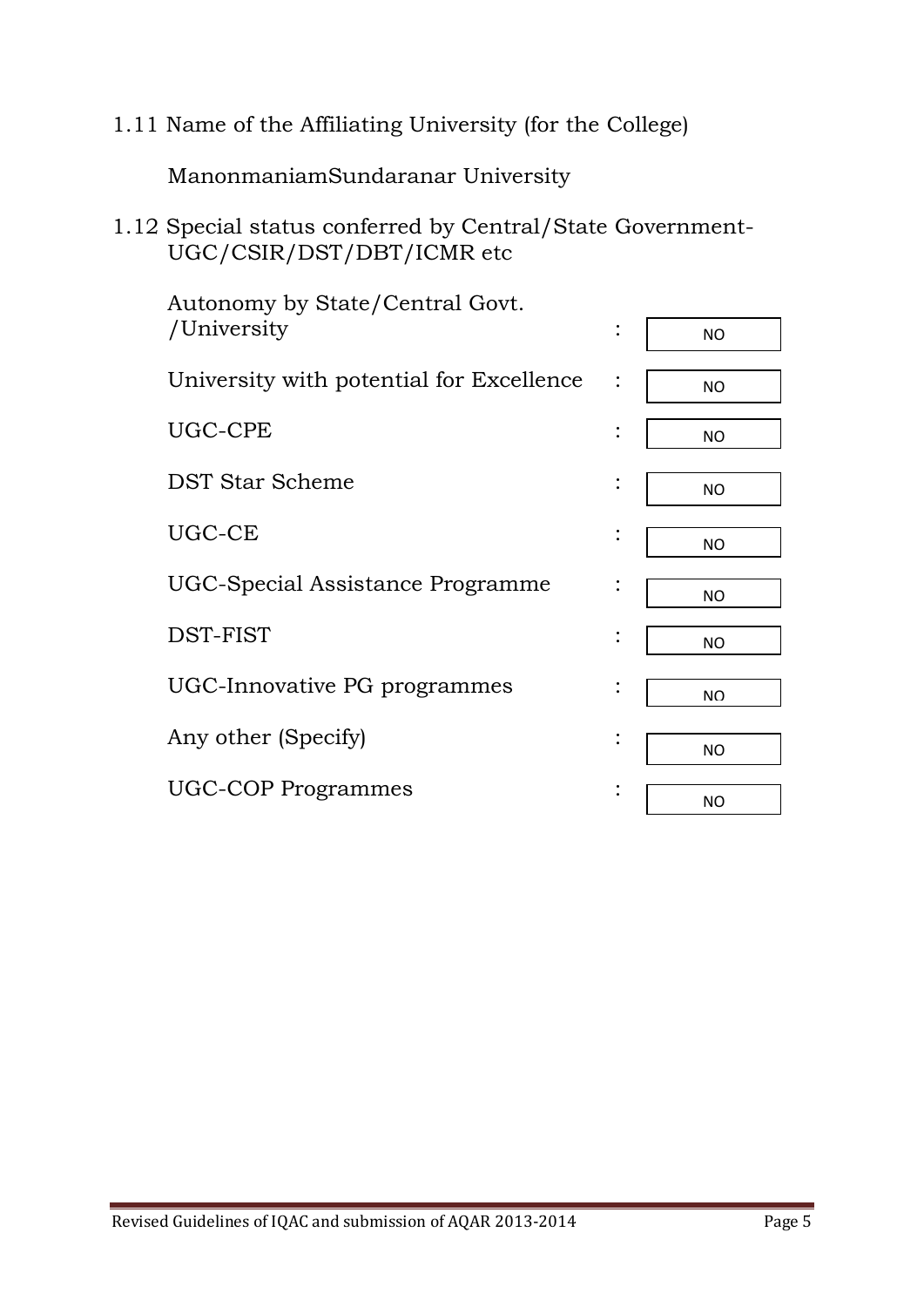## 2. **IQAC Composition and Activities**

| 2.1 No. of Teachers                                               |                           | 5                     |
|-------------------------------------------------------------------|---------------------------|-----------------------|
| 2.2 No. of Administrative/                                        |                           |                       |
| <b>Technical Staff</b><br>2.3 No. of Students                     |                           | $\mathbf{1}$<br>Nil   |
| 2.4 No. of Management representatives                             | $\mathcal{L}$             | 2                     |
| 2.5 No. of Alumni                                                 |                           | N <sub>il</sub>       |
| 2.6 No. of any other stakeholder and<br>community representatives |                           | 2                     |
| 2.7 No. of Employers/Industrialists                               | $\mathbb{R}^{\mathbb{Z}}$ | Nil                   |
| 2.8 No of other External Experts                                  |                           | Nil                   |
| 2.9 Total No. of members                                          | $\ddot{\cdot}$            | 12 Steering Committee |
| 2.10 No. of IQAC meeting held                                     |                           | 4                     |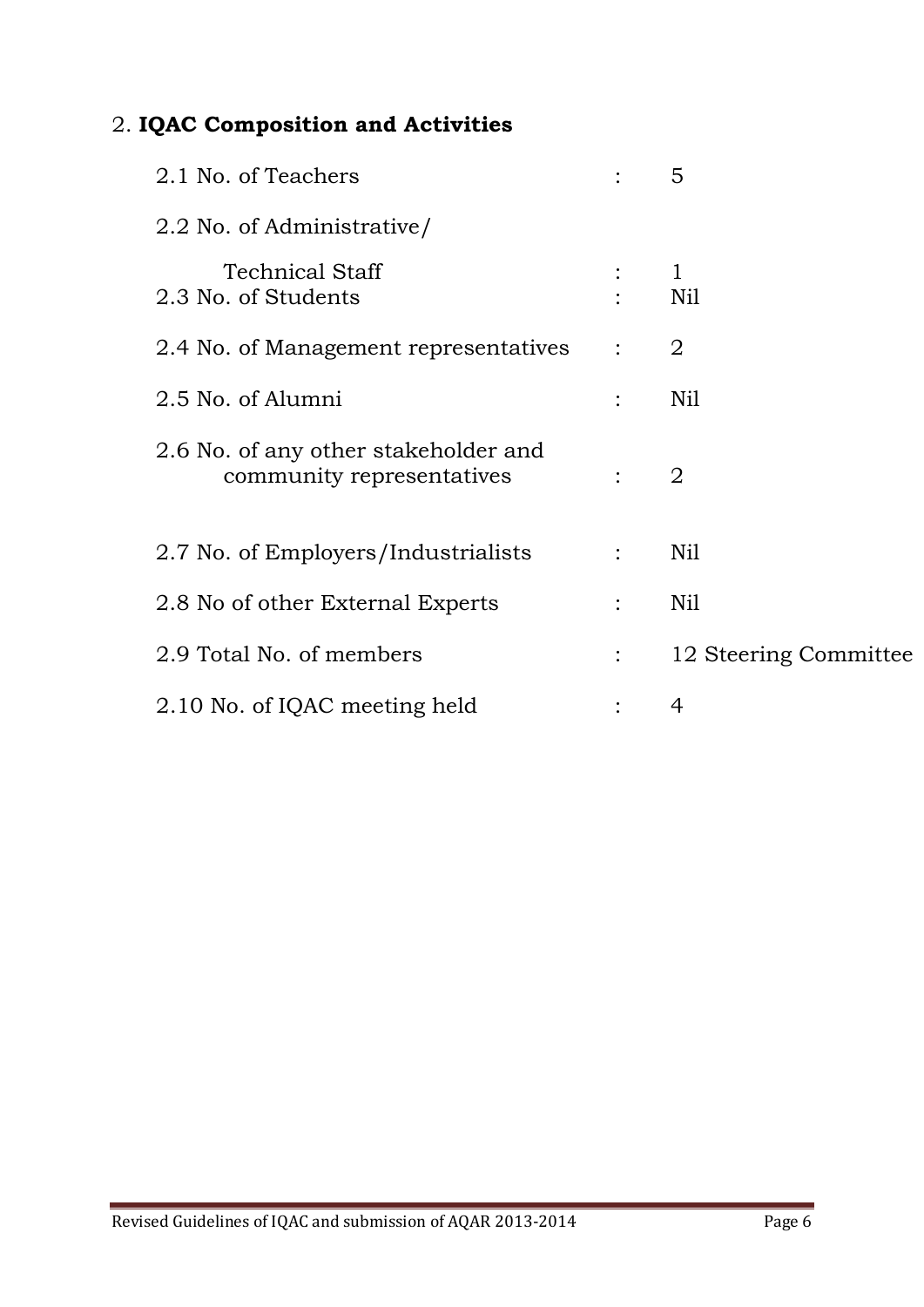| 2.11 No. of meetings with various<br>stakeholders                                                                                                                             |                   |           |                                                                   |                   |
|-------------------------------------------------------------------------------------------------------------------------------------------------------------------------------|-------------------|-----------|-------------------------------------------------------------------|-------------------|
| 11<br>No.                                                                                                                                                                     | Faculty           | 8         |                                                                   | <b>THE M</b>      |
| Non-Teaching Staff Students                                                                                                                                                   | 1                 | Alumni    |                                                                   | <b>TIRU</b>       |
| $\overline{2}$<br>Others                                                                                                                                                      |                   |           |                                                                   | <b>INTERNAL O</b> |
| 2.12 Has IQAC received any funding from UGC during the year?                                                                                                                  |                   |           |                                                                   | <b>STEI</b>       |
| Yes<br>N <sub>o</sub>                                                                                                                                                         |                   |           | 1. Dr.P.CHINNATHAMBI                                              |                   |
| If yes, mention the amount                                                                                                                                                    | $3,00,000/-$      | Principal |                                                                   |                   |
| 2.13 Seminars and Conference (only quality related) Member, College Managing Co.<br>$(i)$ No.of<br>Seminars/Conferences/Workshops/Symposia MBARAM, B<br>organized by the IQAC |                   |           | 2. Thiru. M.CHELLIAH, M.A.<br>Member, College Managing Col        |                   |
| Total Nos.                                                                                                                                                                    | International 4.T |           | T.PARAMASIVAN, M.A,<br>P <del>roned</del> Head, Dept. of Tamil, M |                   |
| National                                                                                                                                                                      | <b>State</b>      | Advocate  | 5. Thnu. M.KANAGASABAPATH)                                        |                   |
| Institutional Level                                                                                                                                                           |                   |           |                                                                   |                   |
| (ii) Themes                                                                                                                                                                   |                   |           | 6. Dr. D. SRIDHAR, M.Sc, M.Phil                                   | Physics           |
| 2.14 Significant Activities and contributions made by Joan Prof and Head, Dept.                                                                                               |                   |           | 7. Dr. M.ELANGO, M.P.Ed, M.Ph                                     |                   |
| 1. M.Phil. Physics introduced<br>2. New Air Conditioned Seminar Hall                                                                                                          |                   |           | <b>LANGO SUBRAMANIA</b><br>te Prof. and Head, Dept                |                   |
| 3. Library Automation                                                                                                                                                         |                   |           | EETHARAMAN, M.A, N<br>rofessor of Economics                       |                   |
| 4. Multi-purpose Hall<br>5. Safety Measures in the Dept. of Physical<br>Education                                                                                             |                   |           | KAVITHA, M.Sc, M.Phi.<br>rof. and Head, Dept. of                  |                   |
|                                                                                                                                                                               |                   |           | T.S.NATARAJAN                                                     |                   |
|                                                                                                                                                                               |                   |           | Office Superintendent                                             |                   |
|                                                                                                                                                                               |                   |           | 12. Mr. R.JOHNSON VICTOR BA<br>Asst. Prof. and Head, Dept. of     |                   |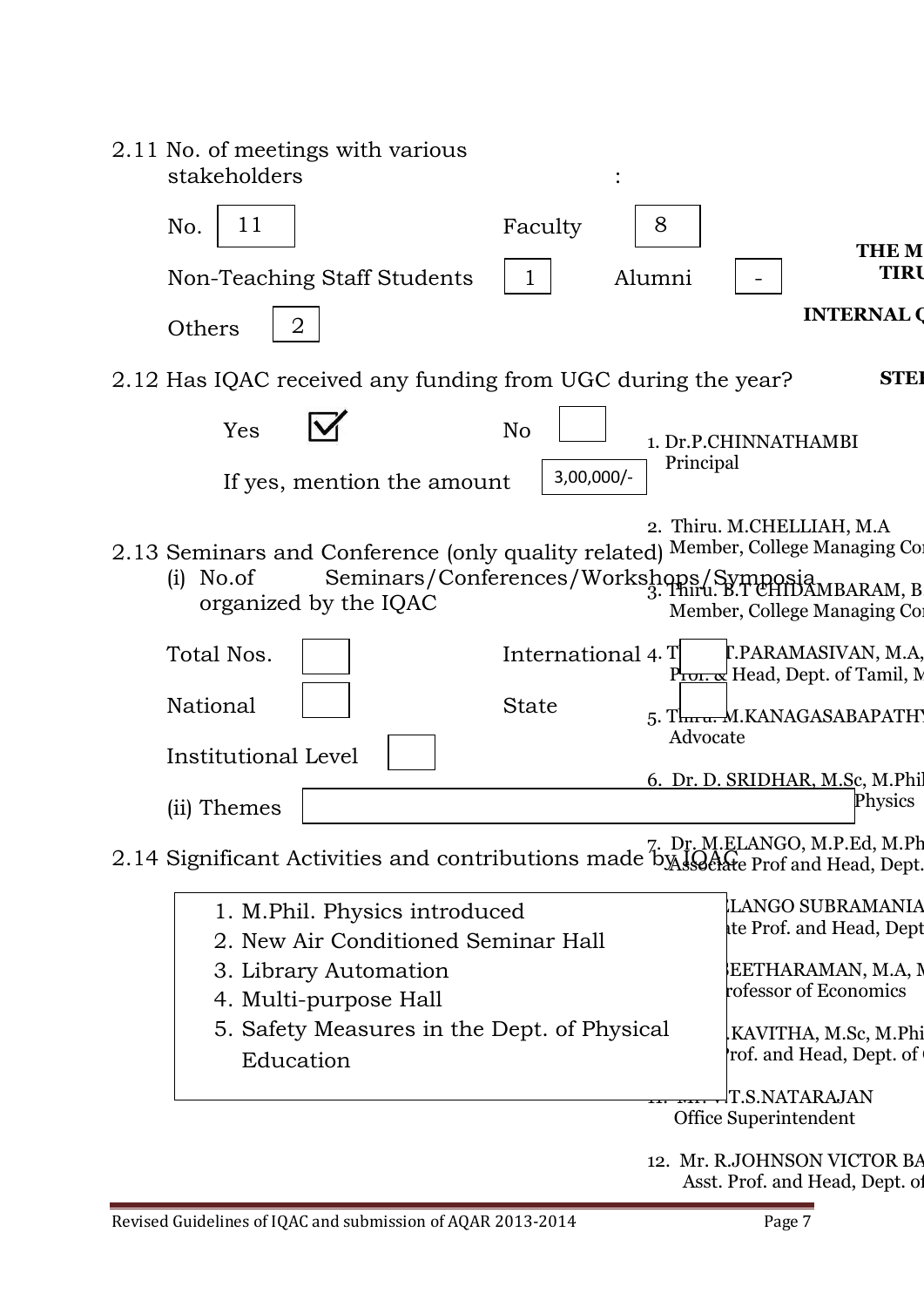## 2.15 Plan of Action by IQAC /Outcome

The plan of action chalked out by the IQAC in the beginning of the year towards quality enhancement and the outcome achieved by the end of the year\*

| Plan of Action                                                        | Achievements     |
|-----------------------------------------------------------------------|------------------|
| 1. Launching of Redesigned<br>Dynamic College Website                 | Fulfilled        |
| 2. Toilets for Girls students                                         | Fulfilled        |
| 3. More Fire-Safety<br>Equipments                                     | Fulfilled        |
| 4. Smart Class in the Dept.<br>of Economics                           | Fulfilled        |
| 5. Construction of Bath<br>Area in the Dept. of<br>Physical Education | Fulfilled        |
| 6. Function of UGC<br><b>Schemes Office</b>                           | Fulfilled        |
| 7. Introduction of New<br>Academic Programmes –<br>M.Phil Physics     | Fulfilled        |
| 8. New Air Conditioned<br>Seminar Hall                                |                  |
| <b>Toilet Facility for Players</b><br>9.                              | <b>Fulfilled</b> |
| 10. Erection of Memorial<br>Pillar                                    | Fulfilled        |
| 11. Library Automation                                                | Fulfilled        |
|                                                                       | Fulfilled        |

\*Attach the Academic Calendar of the year as Annexure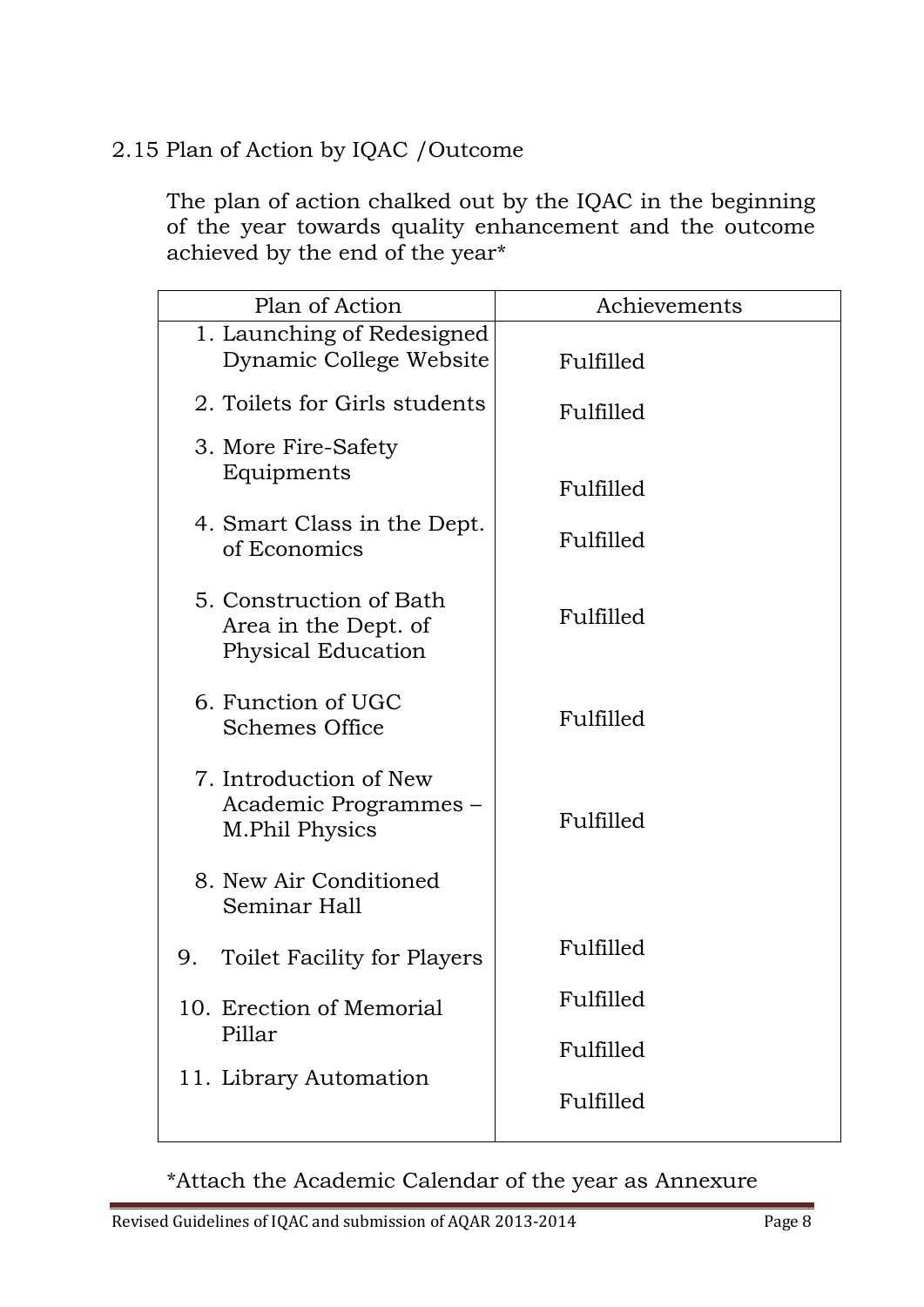2.15 Whether the AQAR was placed in statutory body



Provide the details of the action taken

Details Enclosed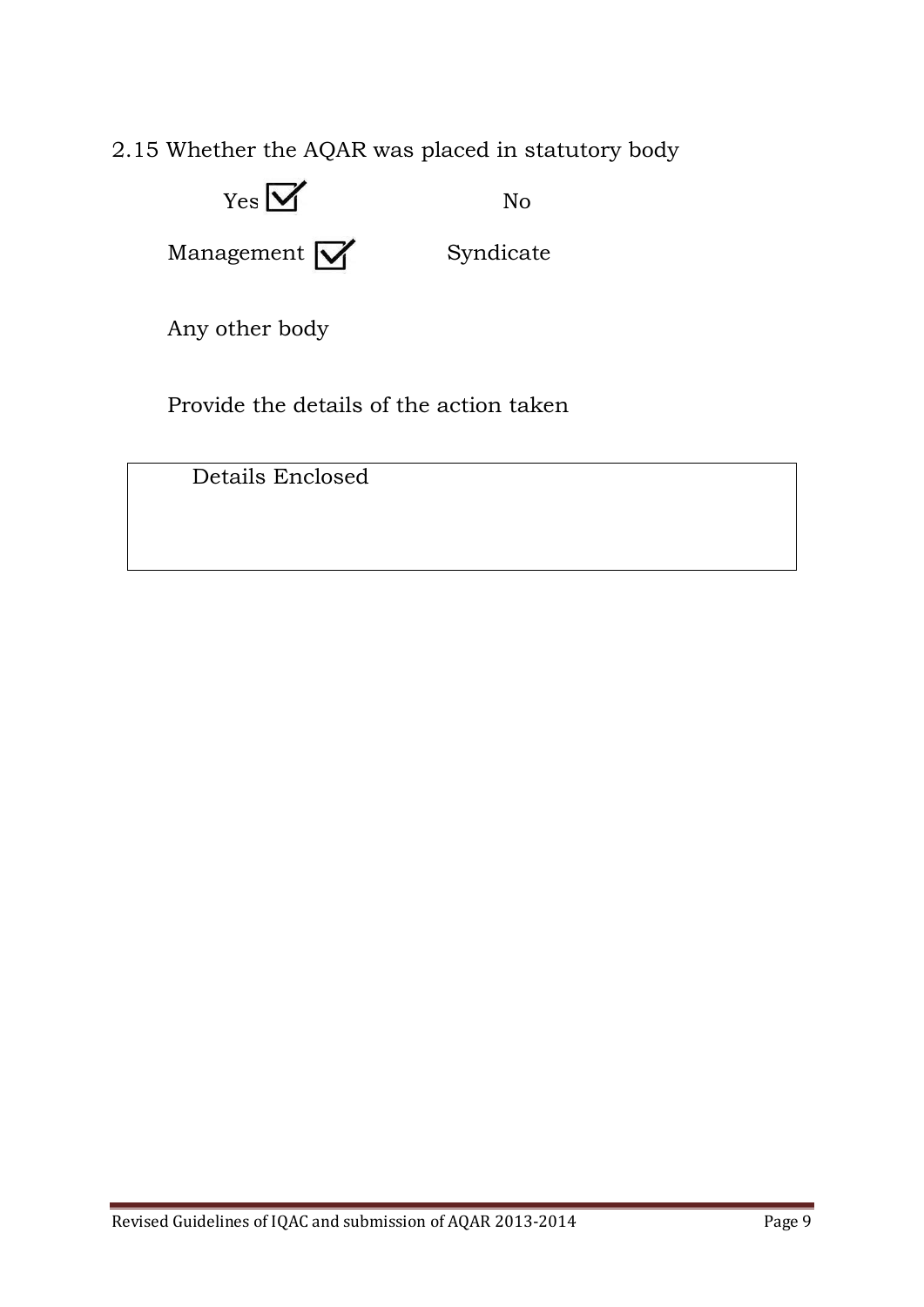## **Part-B Criterion –I**

## **1.Curricular Aspects**

1.1 Details about Academic Programmes

| Level of the<br>Programme | Number of<br>existing<br>Programmes | Number of<br>programmes<br>added<br>during the<br>year | Number of<br>self-<br>financing<br>programmes | Number of<br>value<br>added/Career<br>Oriented<br>programmes |
|---------------------------|-------------------------------------|--------------------------------------------------------|-----------------------------------------------|--------------------------------------------------------------|
| PhD                       | 4                                   |                                                        |                                               |                                                              |
| PG                        | 5                                   |                                                        |                                               |                                                              |
| <b>UG</b>                 | 9                                   |                                                        | 6                                             |                                                              |
| PG Diploma                |                                     |                                                        |                                               |                                                              |
| Advanced<br>Diploma       |                                     |                                                        |                                               |                                                              |
| Diploma                   |                                     |                                                        |                                               |                                                              |
| Certificate               | 5                                   |                                                        |                                               |                                                              |
| Others<br>M.Phil.,        | $\overline{2}$                      |                                                        |                                               |                                                              |
| Total                     | 25                                  |                                                        | 7                                             |                                                              |

| . .<br>Interdisciplinary | $\overline{\phantom{0}}$ | $\overline{\phantom{a}}$ | $\overline{\phantom{0}}$ |  |
|--------------------------|--------------------------|--------------------------|--------------------------|--|
| Innovative               | $\overline{\phantom{a}}$ | $\overline{\phantom{a}}$ |                          |  |

## 1.2 (i) Flexibility of the Curriculum: CBCS (ii) Pattern of programmes:

| Pattern   | Number of programmes |
|-----------|----------------------|
| ⊦Semester |                      |
| Trimester |                      |
| Annual    |                      |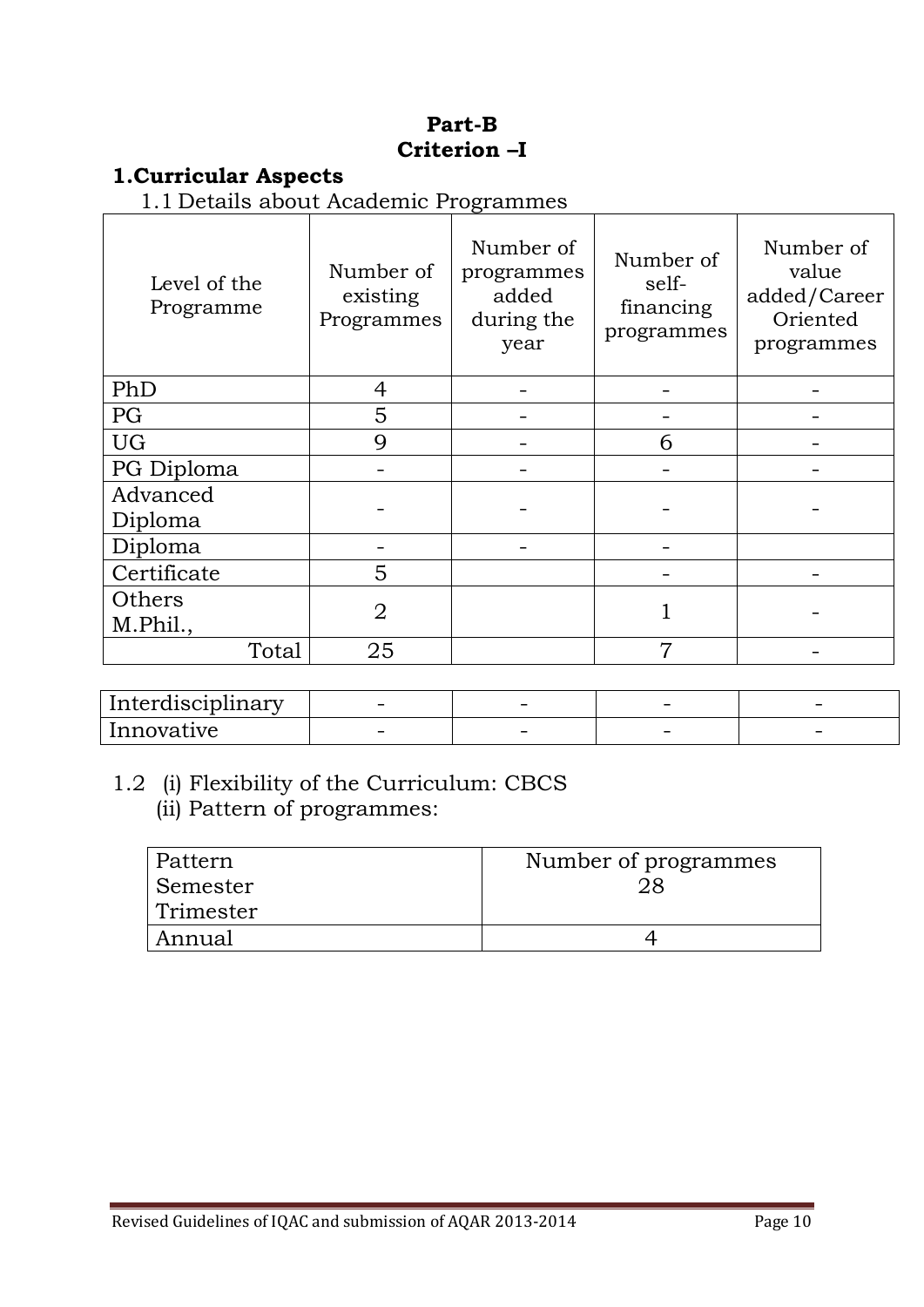| 1.3 Feedback from stakeholders*<br>Alumni<br>(on all aspects)                                                                                                               |  |
|-----------------------------------------------------------------------------------------------------------------------------------------------------------------------------|--|
| Students<br>Employers <br>Parents                                                                                                                                           |  |
| Mode of feedback:                                                                                                                                                           |  |
| Manual $\mathsf{W}$<br>Co-operating schools (forPEI)<br>Online                                                                                                              |  |
| *Please provide an analysis of the feedback in the Annexure<br>1.4 Whether there is any revision/update of regulation or syllabi,<br>If yes, mention their salient aspects. |  |

University revises syllabus once in every three years.

 $\overline{a}$ 

1.5 Any new Department/Centre introduced during the year. If yes, give details.

NO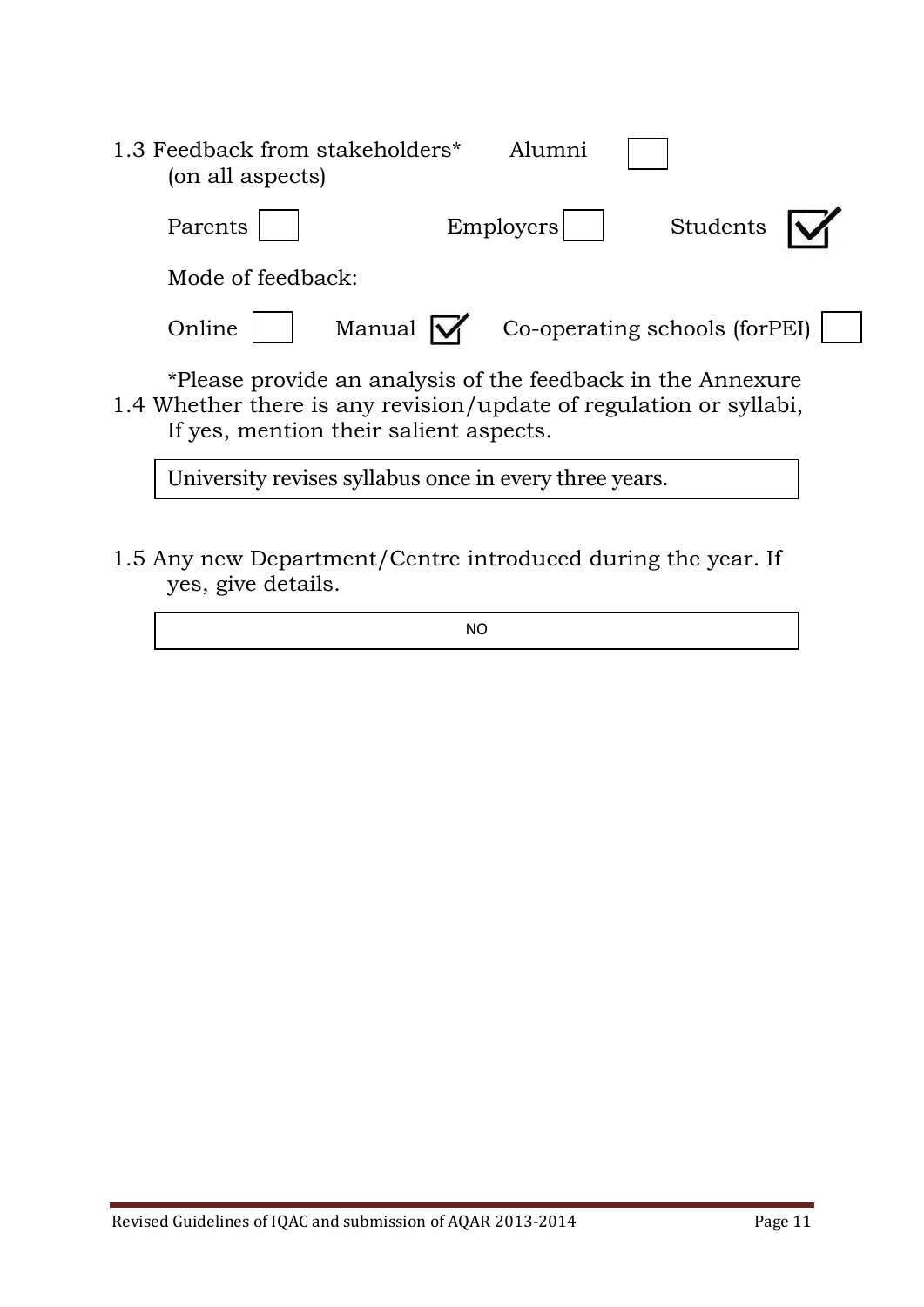## **Criterion –II**

## 2**.Teaching, Learning and Evaluation**

2.1 Total No.of permanent faculty

| Total | Assistant<br>Professor | Associate<br>Professors | Professors | Others |
|-------|------------------------|-------------------------|------------|--------|
| 57    | つっ                     |                         |            |        |

2.2 No. of permanent faculty with Ph.D.

2.3 No. of Faculty Positions Recruited (R) and Vacant (V) during the year

| Assistant<br>Professors |  | Associate<br>Professors |  | Others | Total |  |
|-------------------------|--|-------------------------|--|--------|-------|--|
|                         |  |                         |  |        |       |  |
|                         |  |                         |  |        |       |  |

26

2.4 No. of Guest and Visiting faculty and Temporary faculty

13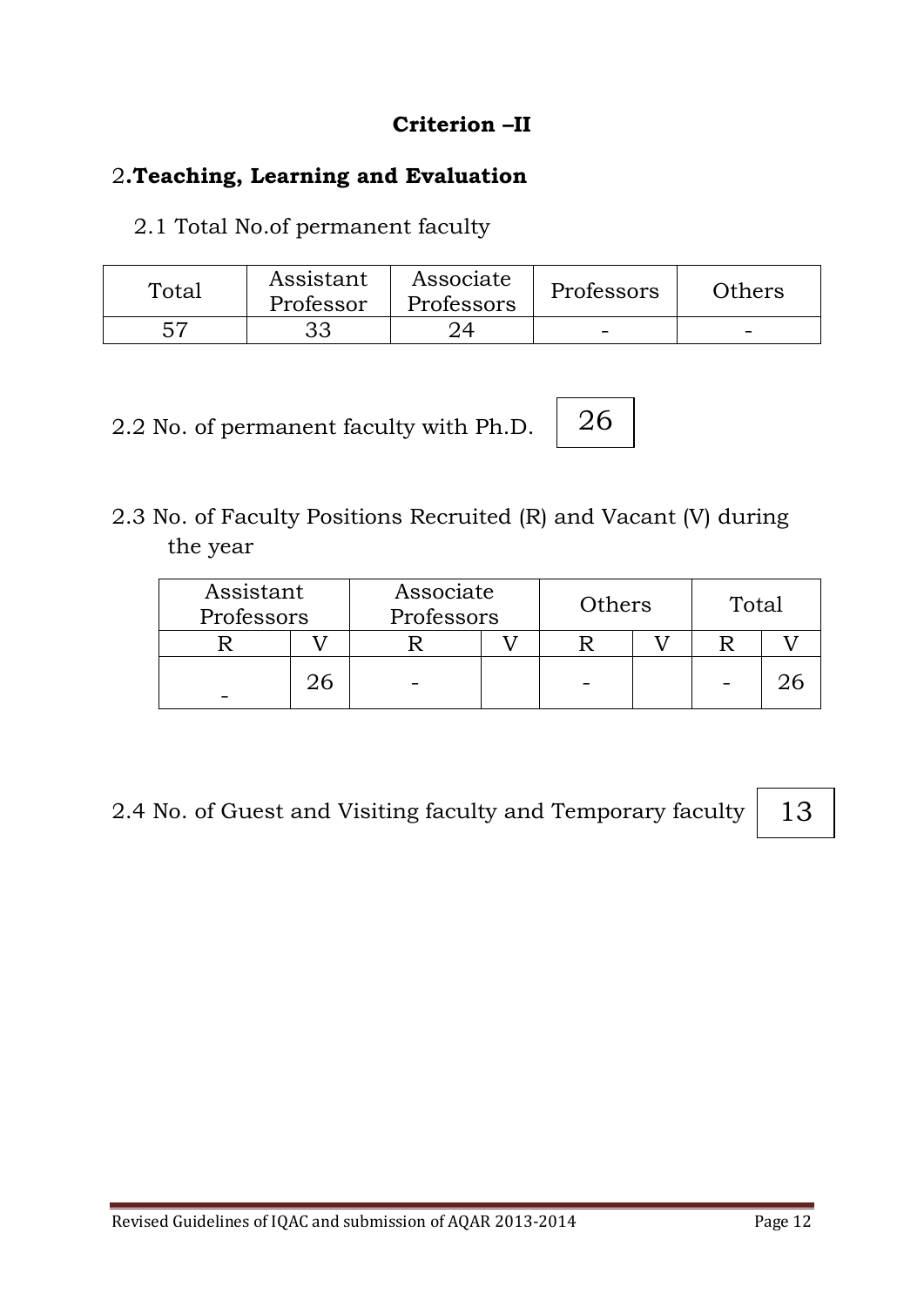| No. of    | International | National | <b>State</b> |
|-----------|---------------|----------|--------------|
| Faculty   | level         | level    | level        |
| Attended  |               | 16       | 41           |
| Presented | 10            | 37       | 12           |
| papers    |               |          |              |
| Resource  |               |          | 65           |
| Persons   |               |          |              |

2.5 Faculty participation in conferences and symposia:

- 2.6 Innovative processes adopted by the institution in Teaching and Learning
	- 1. Use of ICT Teaching
	- 2. Use of Inflibnet
	- 3. Students' seminar with PPT
	- 4. More importance to life-oriented learning.
- 2.7 Total No. of actual teaching days during the academic year

# 180

2.8 Examination/Evaluation Reforms initiated by the Institution (for example: Open Book Examination, Bar Coding, Double Valuation, Photocopy, Online Multiple Choice Questions)

As per University norms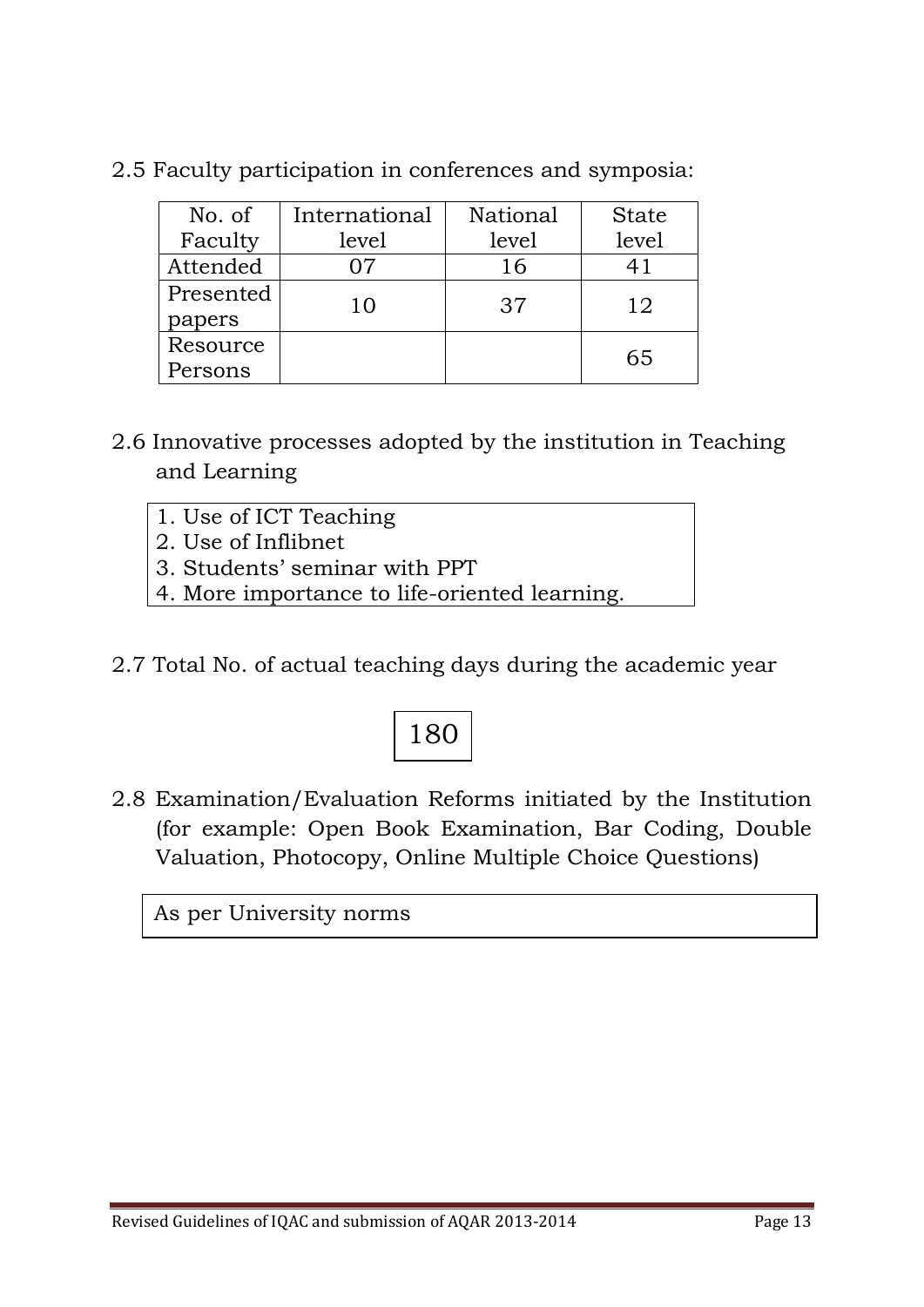2.9 No. of faculty members involved in curriculum restructuring/revision/syllabus development as member of Board of Study/Faculty/Curriculum Development workshop

## 2.10 Average percentage of attendance of students



2.11 Course/Programme wise distribution of pass percentage:

|                                       | Total no.                  |                              |       | Division                 |      |                       |
|---------------------------------------|----------------------------|------------------------------|-------|--------------------------|------|-----------------------|
| Title of the<br>Programme             | of<br>students<br>appeared | Distinction<br>$\frac{0}{0}$ | $I\%$ | $II\%$                   | III% | Pass<br>$\frac{0}{0}$ |
| <b>B.Sc. Maths</b>                    | 31                         | 13                           | 40    | -                        | -    | 53                    |
| <b>B.Sc. Physics</b>                  | 27                         | 07                           | 26    |                          |      | 33                    |
| <b>B.Sc. Chemistry</b>                | 36                         | 12                           | 56    |                          |      | 68                    |
| <b>B.Sc. Zoology</b>                  | 33                         | 07                           | 46    | $\overline{\phantom{0}}$ |      | 54                    |
| <b>B.Sc. Computer</b><br>Science      | 33                         | 06                           | 55    |                          |      | 61                    |
| <b>B.Sc. Physical</b><br>Education    | 48                         | 02                           | 46    |                          |      | 48                    |
| <b>B.A. Economics</b><br>(TM)         | 46                         |                              | 25    | 03                       |      | 28                    |
| <b>B.A. Economics</b><br>(EM)         | 41                         |                              | 30    | 08                       |      | 38                    |
| <b>B.Com</b>                          | 55                         |                              | 11    | 39                       |      | 50                    |
| <b>B.Com</b><br>(General)-<br>Unaided | 62                         |                              | 02    | 4 <sub>o</sub>           |      | 42                    |
| B.Com (CA)-<br>Unaided                | 58                         |                              | 57    | 11                       |      | 68                    |
| B.Com (Corp)-<br>Unaided              | 58                         |                              | 21    | 46                       |      | 67                    |
| <b>B.C.A.</b> Unaided                 | 40                         | 13                           | 67    | $\overline{\phantom{0}}$ | ÷    | 80                    |
| B.A. English-<br>Unaided              | 64                         |                              | 05    | 42                       |      | 47                    |
| M.A. Tamil                            | 14                         | 20                           | 80    | $\qquad \qquad -$        |      | 100                   |
| M.A. Economics                        | 20                         |                              | 33    |                          |      | 33                    |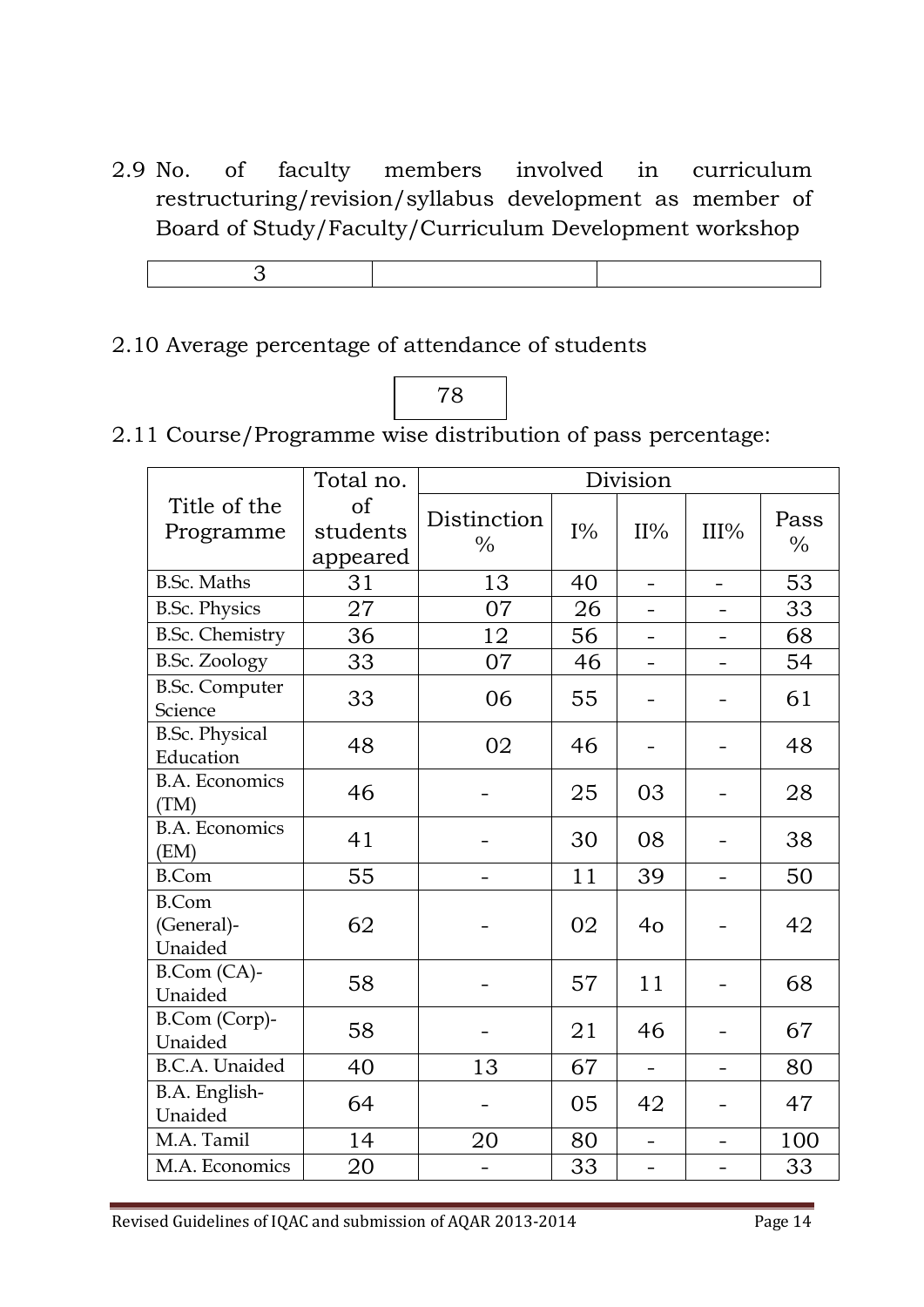| M.Com         |    | ገ4 | ny           | $\overline{\phantom{a}}$ | - | −7 |
|---------------|----|----|--------------|--------------------------|---|----|
| M.Sc. Maths   |    |    | -<br>∽<br>ഄഄ | $\overline{\phantom{a}}$ | - |    |
| M.Sc. Physics | ∠∪ | -  | ັບ           | $\overline{\phantom{0}}$ | - | ົ  |

- 2.12 How does IQAC Contribute/Monitor/Evaluate the Teaching & Learning processes:
	- 1. Conducted regular meetings to make periodic assessments and analysis
	- 2. Remedial measures were taken.
	- 3. Initiated staff members to follow better strategies to handle classes effectively.
- 2.13 Initiatives undertaken towards faculty development

| Faculty / Staff Development<br>Programmes         | Number of faculty benefitted |
|---------------------------------------------------|------------------------------|
| Refresher courses                                 | 6                            |
| UGC – Faculty Improvement<br>Programmes           |                              |
| HRD programmes                                    |                              |
| Orientation programmes                            |                              |
| Faculty exchange programme                        |                              |
| Staff training conducted by<br>the university     |                              |
| Staff training conducted by<br>other institutions |                              |
| Summer/Winter schools,<br>Workshops, etc.         |                              |
| Others-seminars                                   |                              |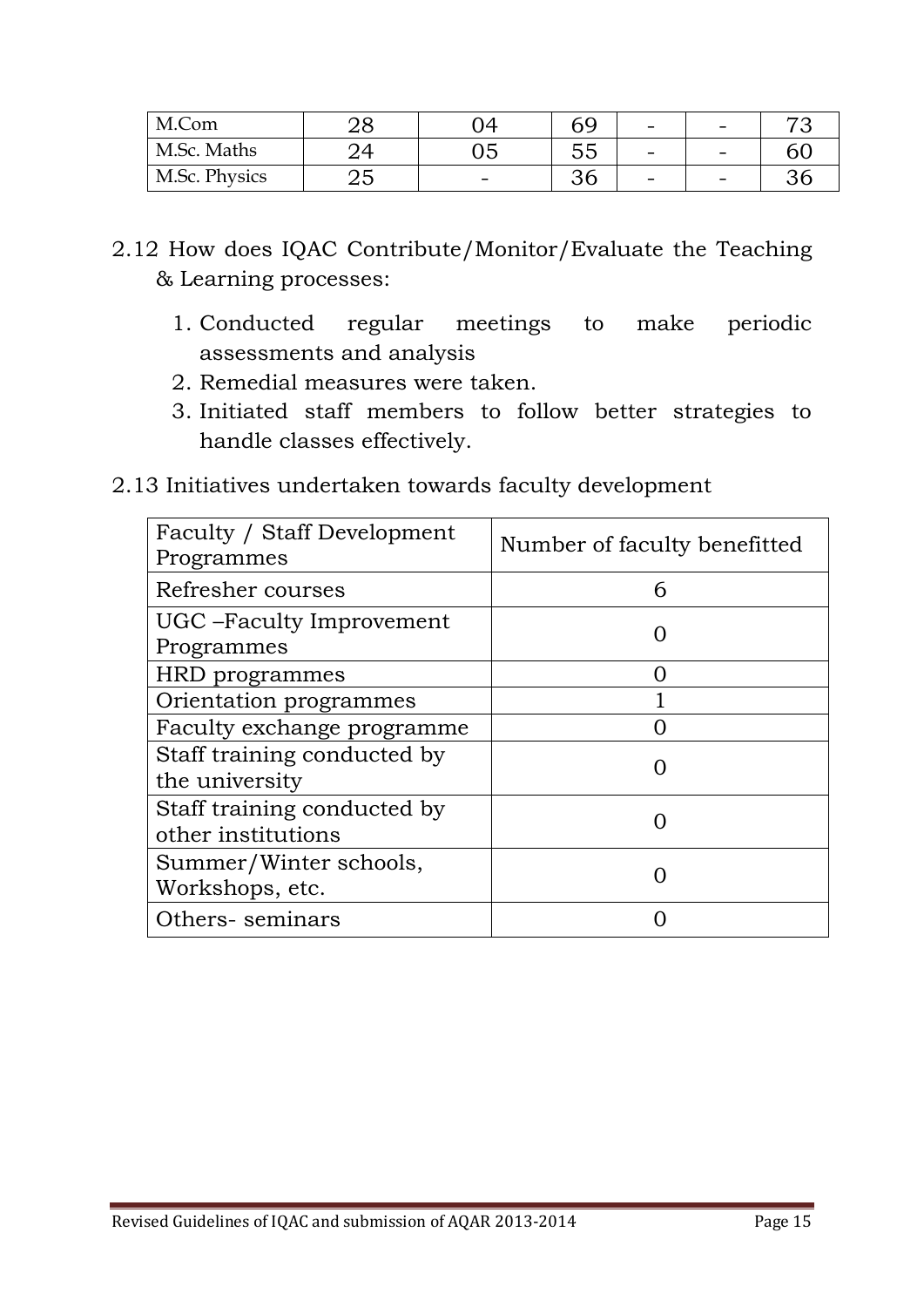| Category                       | Number of<br>Permanent<br>Employees | Number<br>of<br>Vacant<br>Positions | Number of<br>permanent<br>positions<br>filled<br>during the<br>Year | Number of<br>positions<br>filled<br>temporarily |
|--------------------------------|-------------------------------------|-------------------------------------|---------------------------------------------------------------------|-------------------------------------------------|
| Administrative<br><b>Staff</b> | 16                                  | 21                                  |                                                                     | 5                                               |
| <b>Technical Staff</b>         | 15                                  |                                     |                                                                     |                                                 |

## 2.14 Details of Administrative and Technical Staff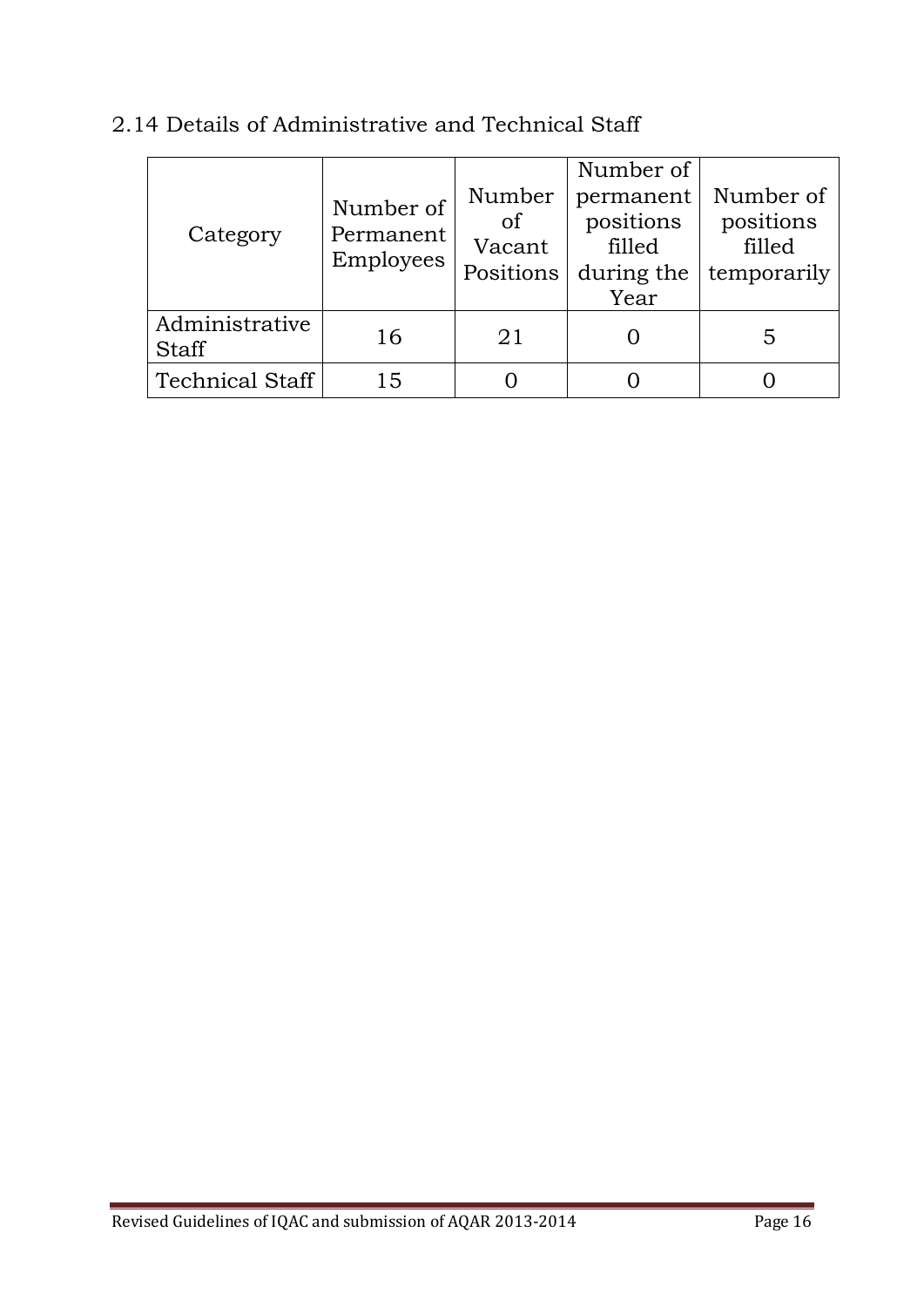## **Criterion-III**

## **3. Research, Consultancy and Extension**

- 3.1 Initiatives of the IQAC in Sensitizing/Promoting Research Climate in the institution
	- 1. Encouraged teachers to undertake research projects.
	- 2. Initiated teachers to identify suitable research areas and applyfor more major and minor projects.
	- 3. Conducted frequent meetings for analysing research activities.
	- 4. Planned to offer Research facilities for scholars

## 3.2 Details regarding major projects

|                       | Completed | ∣ Ongoing | Sanctioned Submitted |  |
|-----------------------|-----------|-----------|----------------------|--|
| Number                |           |           |                      |  |
| Outlay in<br>Rs.Lakhs |           |           |                      |  |

## 3.3 Details regarding minor projects

|                       | Completed  | Ongoing        | Sanctioned Submitted |  |
|-----------------------|------------|----------------|----------------------|--|
| Number                |            |                |                      |  |
| Outlay in<br>Rs.Lakhs | $60,000/-$ | $ 9,27,326$ /- | $ 3,80,000/$ -       |  |

#### 3.4 Details on research publications

|             | International | National | Others |
|-------------|---------------|----------|--------|
| Peer Review |               | 20       |        |
| Journals    |               |          |        |
| Non-Peer    |               |          |        |
| Review      |               |          |        |
| Journals    |               |          |        |
| e-Journals  |               |          |        |
| Conference  |               | 20       |        |
| proceedings |               |          |        |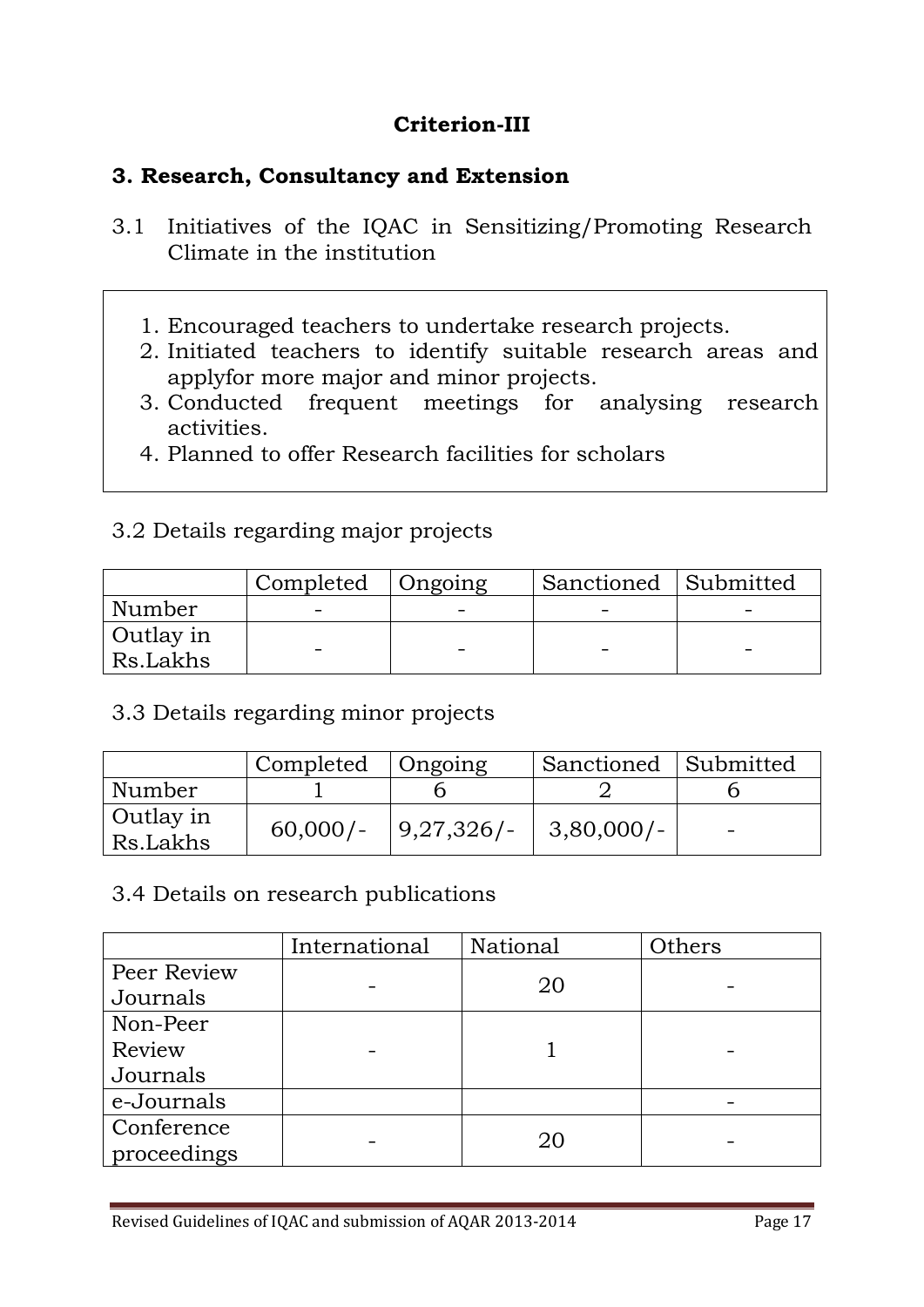## 3.5 Details on Impact factor of publications:



3.6 Research funds sanctioned and received from various funding agencies, industry and other organisations

| Name of the<br>Project                                                        | Duration<br>Year | Name<br>of the<br>funding<br>Agency | Total grant<br>sanctioned | Received                   |
|-------------------------------------------------------------------------------|------------------|-------------------------------------|---------------------------|----------------------------|
| Major projects                                                                |                  |                                     |                           |                            |
| Minor Projects                                                                | $\overline{2}$   | <b>UGC</b>                          | $4,75,000/-$              | $2,80,000/-$               |
| Interdisciplinary<br>Projects                                                 |                  |                                     |                           |                            |
| Industry<br>sponsored                                                         |                  |                                     |                           |                            |
| Projects sponsored<br>by the<br>University/College                            |                  |                                     |                           |                            |
| Students research<br>projects (Other<br>than compulsory<br>by the University) |                  |                                     |                           |                            |
| Any other (Specify)<br>Central Institute of<br><b>Classical Tamil</b>         |                  |                                     | $2,50,000/$ -             | $2,50,000/-$               |
| Total                                                                         |                  |                                     |                           | $7,25,000/$ -   5,30,000/- |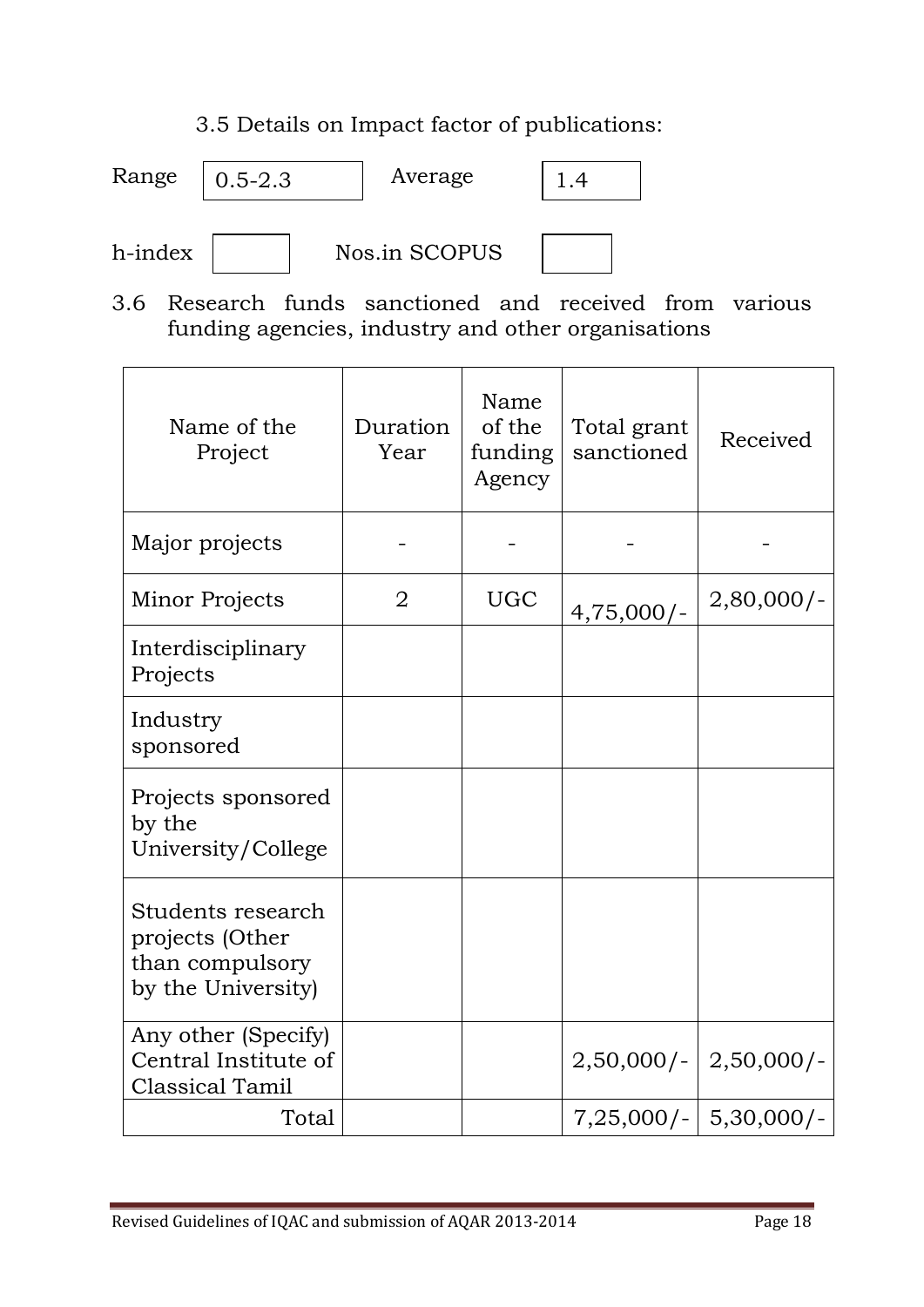# 3.7 No. of books published i) With ISBN No. **Chapters** in Edited Books ii) Without ISBN No. 3.8 No. of University Departments receiving funds from UGC-SAP CAS DST-FIST DPE | DBT Scheme/funds 3.9 For Colleges Autonomy | CPE | DBT Star Scheme  $INSPIRE$   $|CE$   $|$  Any Other (specify) -

3.10 Revenue generated through consultancy  $\Omega$ 

3.11 No. of conferences organised by the Institution

| Level                  | Interna<br>tional                  | National        | <b>State</b> | Univer<br>sity | Coll<br>ege |
|------------------------|------------------------------------|-----------------|--------------|----------------|-------------|
| Number                 |                                    | З               |              |                | 3           |
| Sponsoring<br>agencies | Semmozhi<br>Thamilaiv<br>u Maiyam, | UGC,<br>College |              |                |             |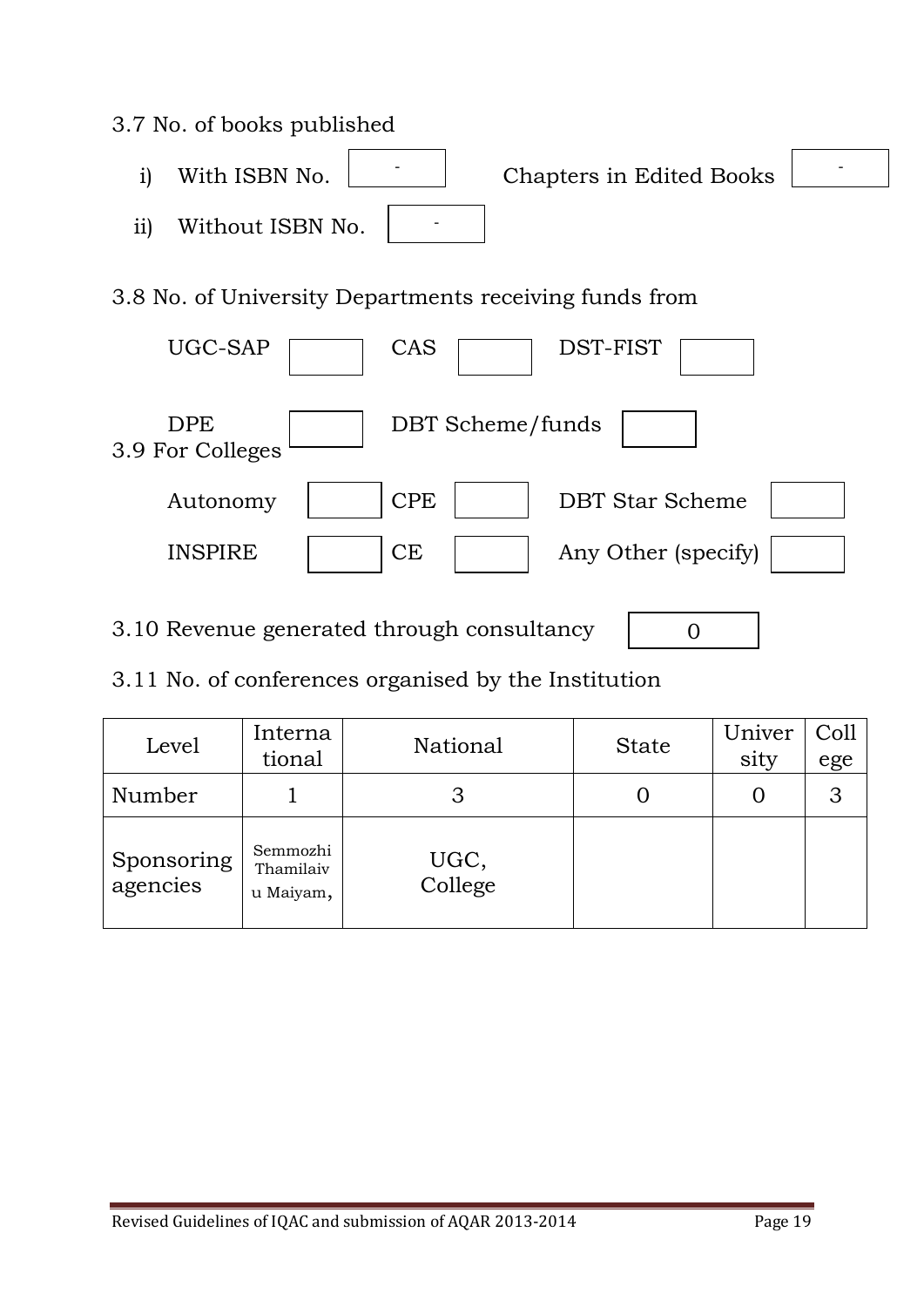- 3.12 No. of faculty served as experts, chairpersons or resource persons
- 3.13 No. of collaborations International | National Any other 3.14 No. of linkages created during this year 3.15 Total budget for research for current year in lakhs: From Funding agency From Management of University/College Total **65 2 6,70,500 6,70,500**
- 3.16 No. of patents received this year

| Type of Patent |         | Number         |
|----------------|---------|----------------|
|                | Applied |                |
| National       | Granted |                |
| International  | Applied | $\overline{2}$ |
|                | Granted |                |
| Commercialised | Applied |                |
|                | Granted |                |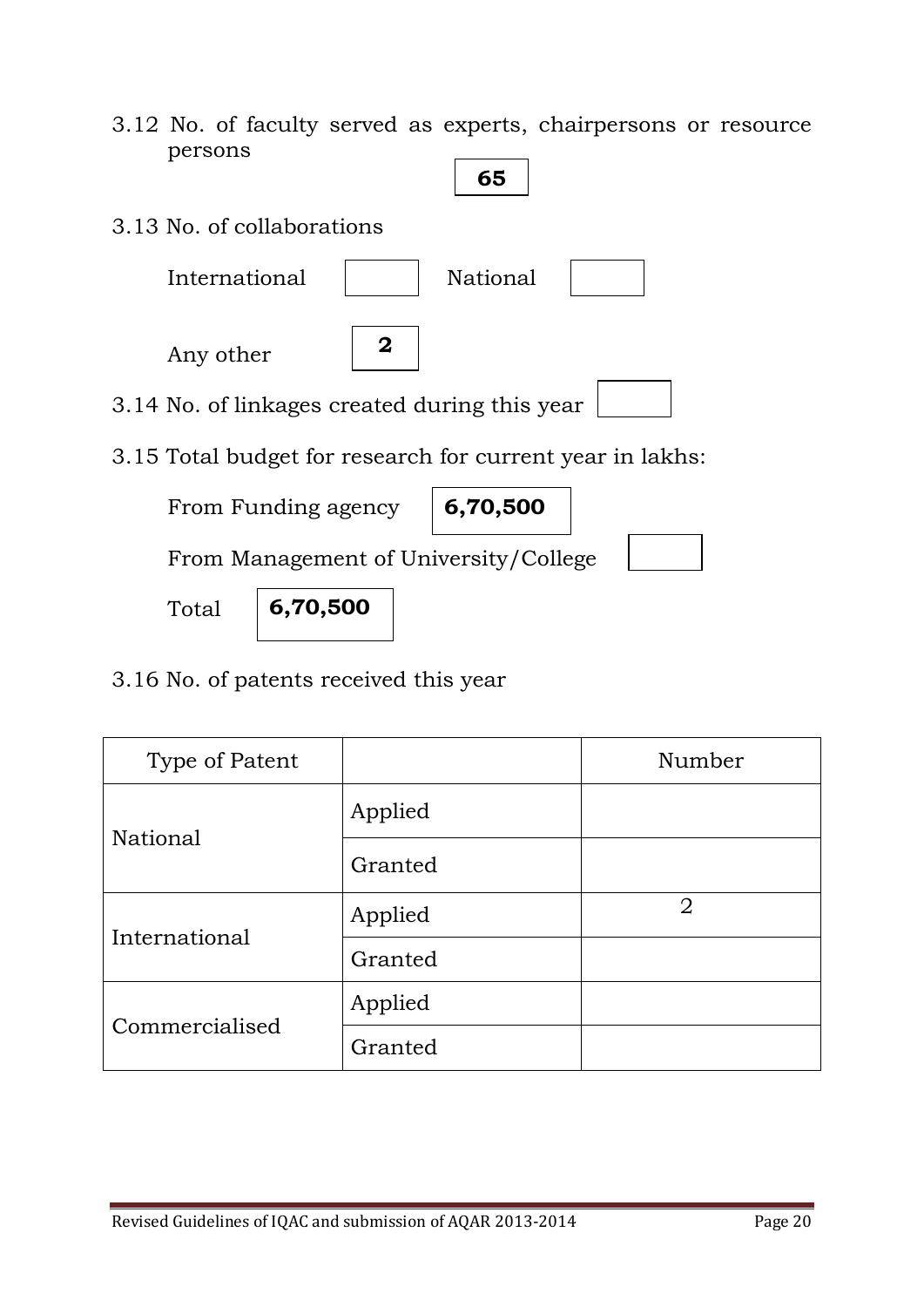3.17 No. of research awards/recognitions received by faculty and research fellows of the institute in the year

|  | Total   International   National   State   University   Dist   College |  |  |  |
|--|------------------------------------------------------------------------|--|--|--|
|  |                                                                        |  |  |  |

3.18 No. of faculty from the Institution who are Ph.D Guides and students register under them





3.19 No. of Ph.D. awarded by faculty from the Institution



3.20 No. of Research scholars receiving the Fellowships (Newly enrolled + existing ones)



3.21 No. of students Participated in NSS events:



3.22 No. of students participated in NCC events:

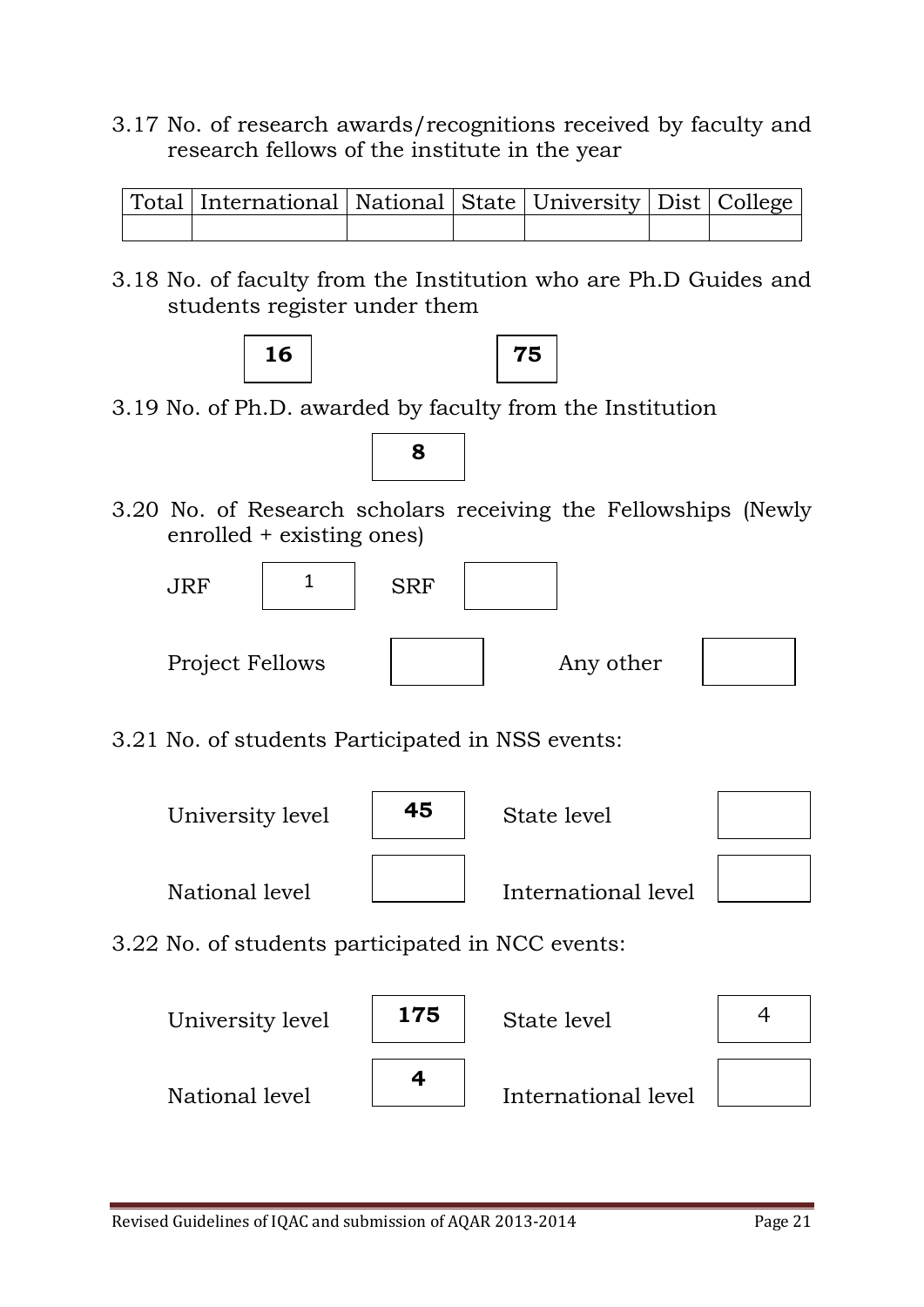3.23 No. of Awards won in NSS:



- 3.26 Major Activities during the year in the sphere of extension activities and Institutional Social Responsibility
	- 1. Blood Donation programme
	- 2. Red Ribbon programme
	- 3. Eco Programmes
	- 4. Women Empowerment Programmes
	- 5. Voters Awareness Programme
	- 6. Health Awareness Programme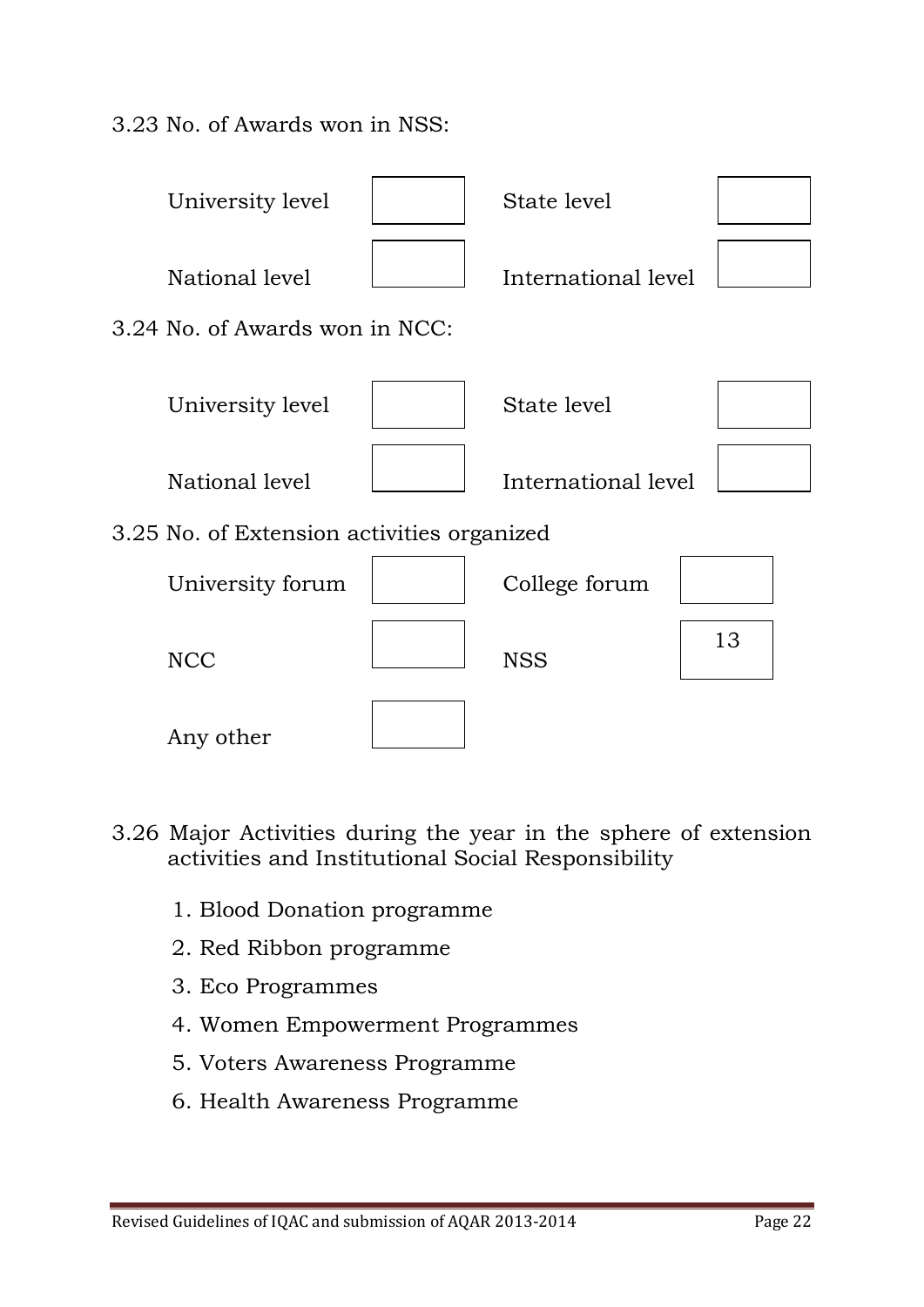## **Criterion –IV**

## 4. **Infrastructure and Learning Resources**

4.1 Details of increase in infrastructure facilities:

| Facilities                                                                                       | Existing       | Newly<br>created | Source of<br>Fund | Total        |
|--------------------------------------------------------------------------------------------------|----------------|------------------|-------------------|--------------|
| Campus area                                                                                      | 83 acres       |                  |                   | 83 acres     |
| Class rooms                                                                                      | 55             |                  |                   | 55           |
| Laboratories                                                                                     | 12             |                  |                   | 12           |
| <b>Seminar Halls</b>                                                                             | $\overline{2}$ | $\mathbf{1}$     | Dept. Fund        | 3            |
| No. of<br>important<br>equipments<br>purchased $(21 -$<br>0 lakh) during<br>the current<br>year. |                | $\mathbf{1}$     | <b>UGC</b>        | $\mathbf{1}$ |
| Value of the<br>equipment<br>purchased<br>during the year<br>(Rs.in Lakhs)                       |                | 6,40,899         | <b>UGC</b>        | 6,40,899     |
| Others                                                                                           | 22,78,540      |                  | Management        | 22,78,540    |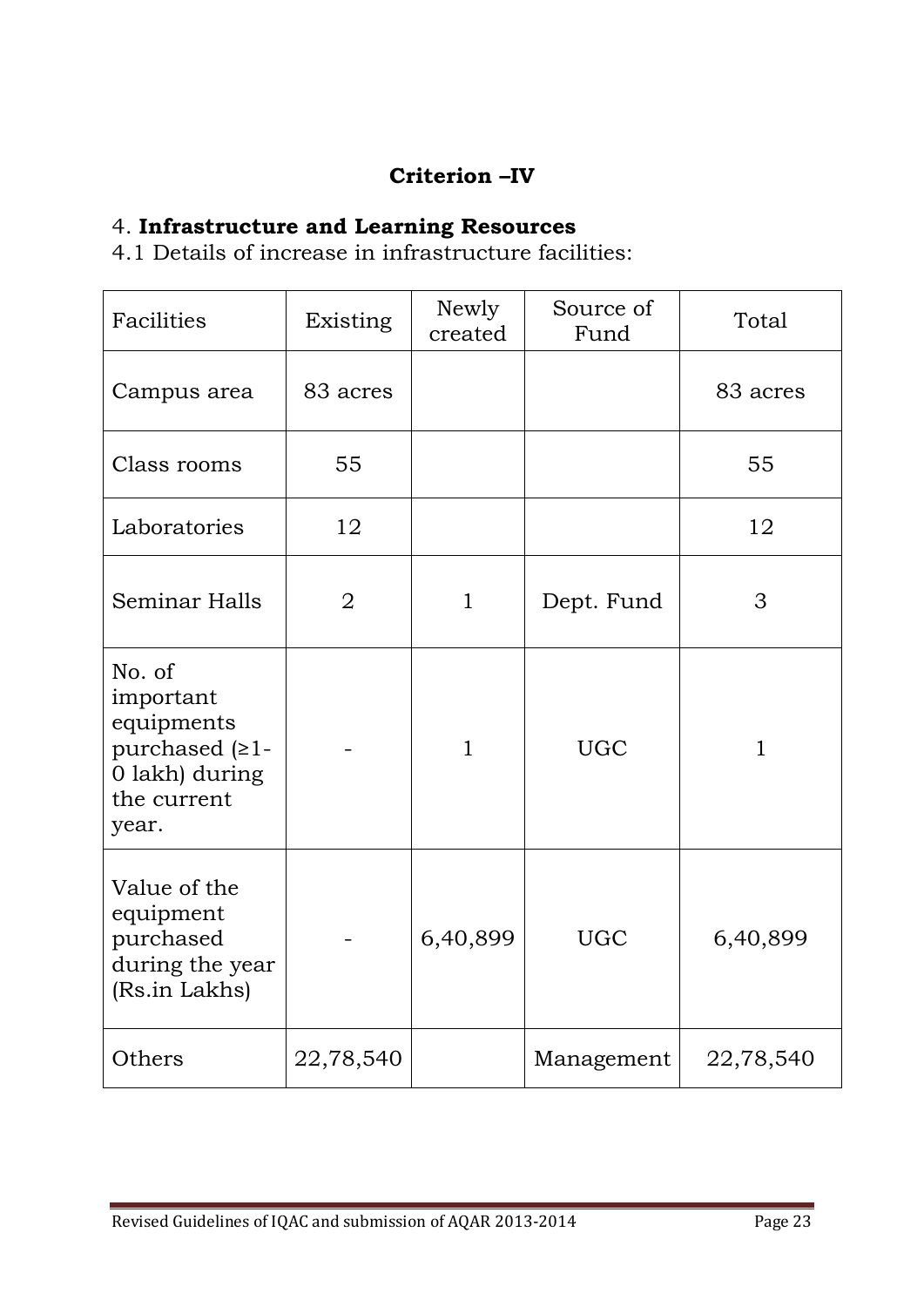## 4.2 Computerization of administration and library

## Administration and Library partially automated

#### 4.3 Library services:

|                           |       | Existing |     | Newly added | Total |         |  |
|---------------------------|-------|----------|-----|-------------|-------|---------|--|
|                           | No.   | Value    | No. | Value       | No.   | Value   |  |
| <b>Text Books</b>         | 68049 | 1685479  | 894 | 213372      | 68943 | 1898851 |  |
| Reference<br><b>Books</b> | 718   | 83303    | 38  | 5506        | 756   | 88809   |  |
| e-Books                   |       |          |     |             |       |         |  |
| Journals                  | 86    | 74247    | 3   | 52444       | 89    | 126691  |  |
| e-Journals                |       |          |     |             |       |         |  |
| Digital<br>Database       |       |          |     |             |       |         |  |
| CD & Video                | 171   | 4883     | 10  | 495         | 181   | 5338    |  |
| Others<br>(Specify)       |       |          |     |             |       |         |  |

## 4.4 Technology up gradation (overall)

|              | Total<br>Comp<br>uters | Comp<br>uter<br>Labs | Inter<br>net | <b>Brow</b><br>sing<br>Centr<br>es | Comp<br>uter<br>Centr<br>es | Offi<br>ce     | Depart<br>ments | Oth<br>ers |
|--------------|------------------------|----------------------|--------------|------------------------------------|-----------------------------|----------------|-----------------|------------|
| Exist<br>ing | 130                    | 85                   | 8            | 0                                  | $\overline{0}$              | 20             | 17              |            |
| Adde<br>d    | 5                      | 0                    | 3            | 0                                  | $\Omega$                    | $\overline{2}$ | O               |            |
| Total        | 135                    | 85                   | 11           | $\Omega$                           | 0                           | 22             | 17              |            |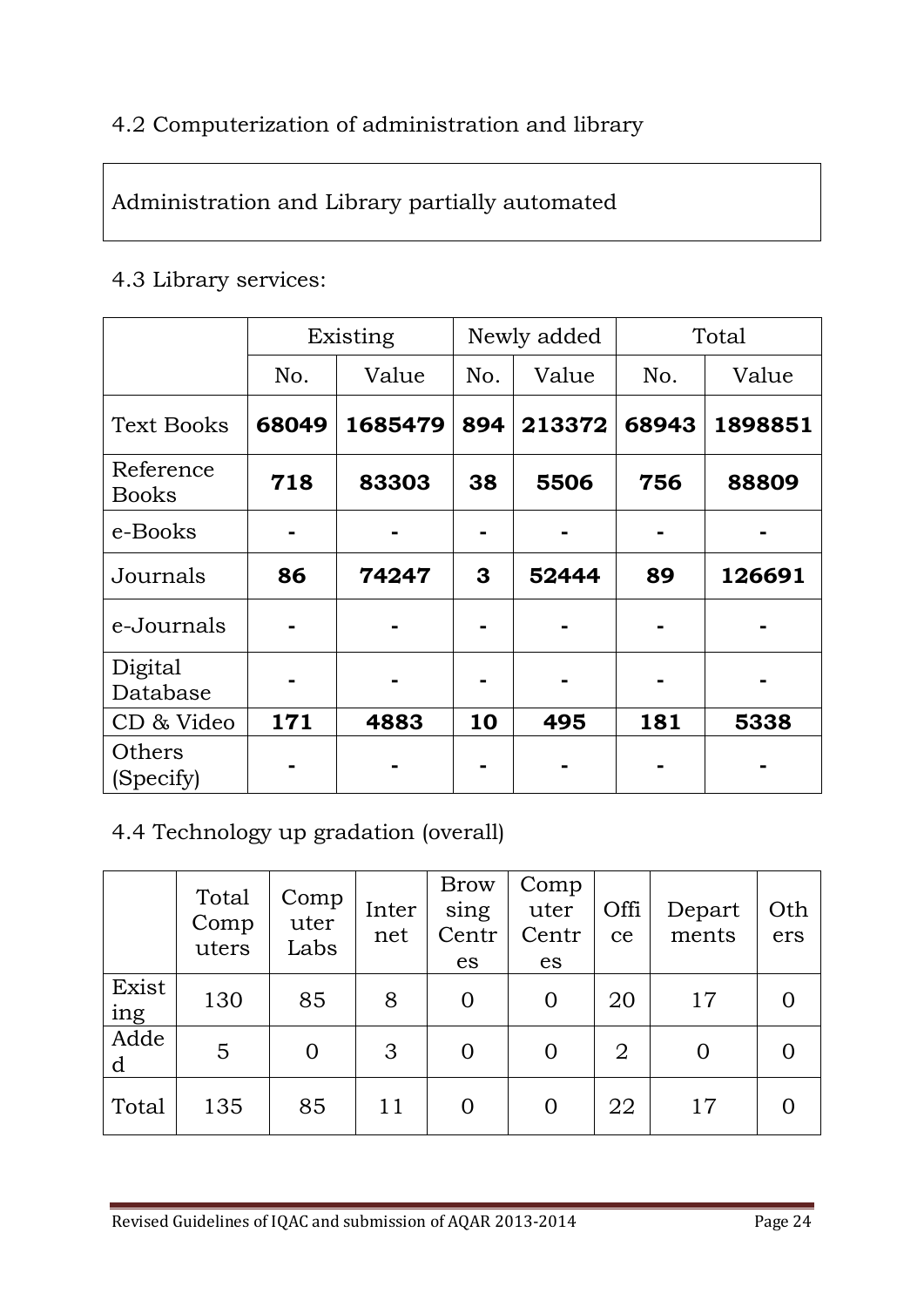4.5 Computer, Internet access, training to teachers and students and any other programme for technology upgradation (Networking, e-Governance etc.)

1. Planned to establish wifi connection throughout the campus. 2. Internet Training is given to all students.

4.6 Amount spent on maintenance in lakhs:



Total: 
$$
\int 22,07,857
$$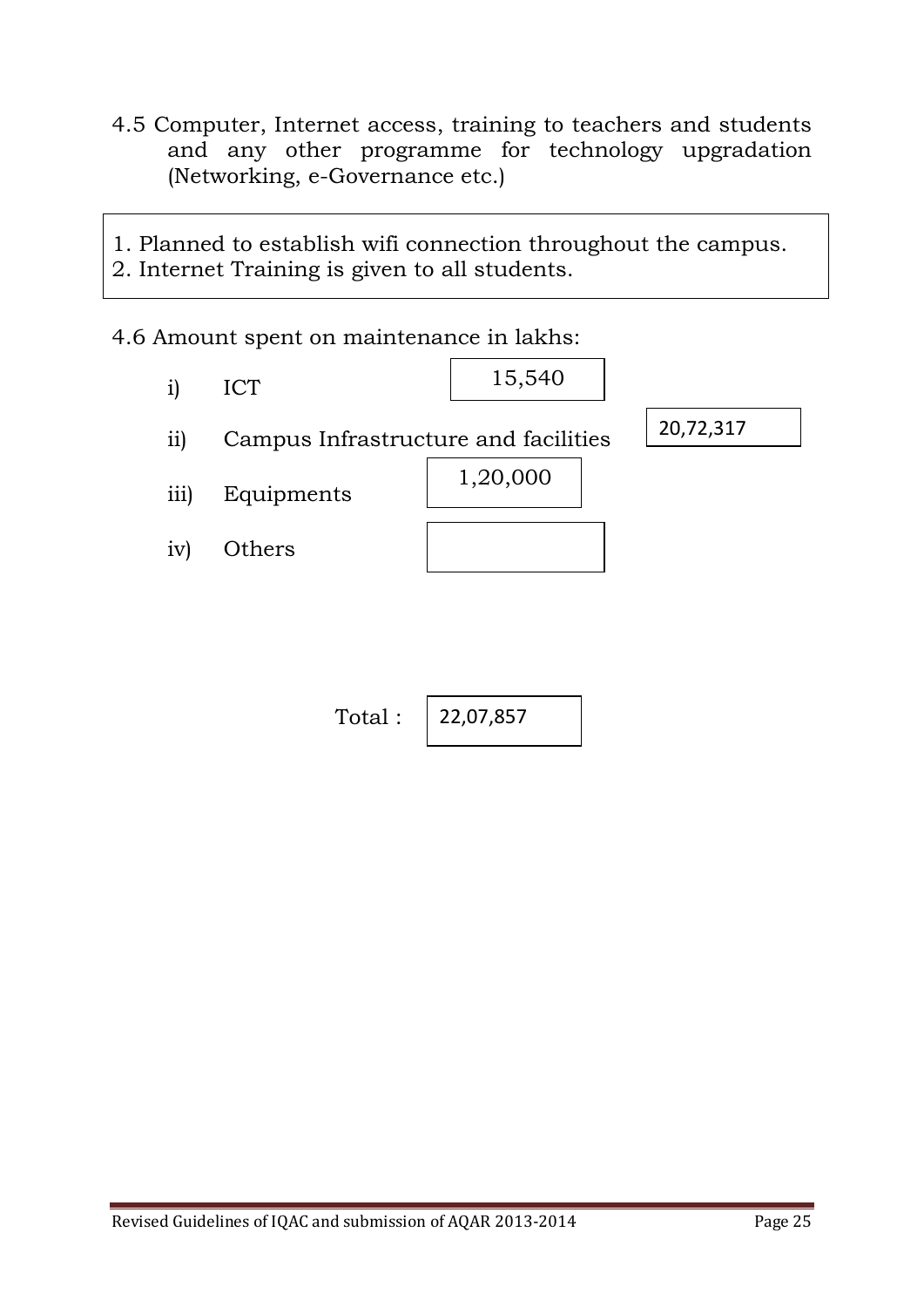## **Criterion –V**

### 5. **Students Support and Progression**

5.1 Contribution of IQAC in enhancing awareness about Student Support Services

Each and every scheme and programme for students was promptly communicated to them by circulars, by placing in the notice boards and through the concerned faculty members and also through public address system. NCC, NSS and other student service schemes were steered up.

5.2 Efforts made by the institution for tracking the progression

Information was collected from students who visited the college after completion of the course. Information was collected through alumni meetings.

The whereabouts of the students were collected during Graduation functions.

5.3 (a) Total Number of students

| UG   | РG    | M.Phil | Others |
|------|-------|--------|--------|
| 2063 | - 207 |        |        |

(b) No.of students outside the state

| 0 |  |
|---|--|
| 0 |  |

(c) No. of international students

| Men   | No   | $\%$ |
|-------|------|------|
|       | 1311 | 57.3 |
|       |      |      |
|       | No   | $\%$ |
| Women | 973  | 42.6 |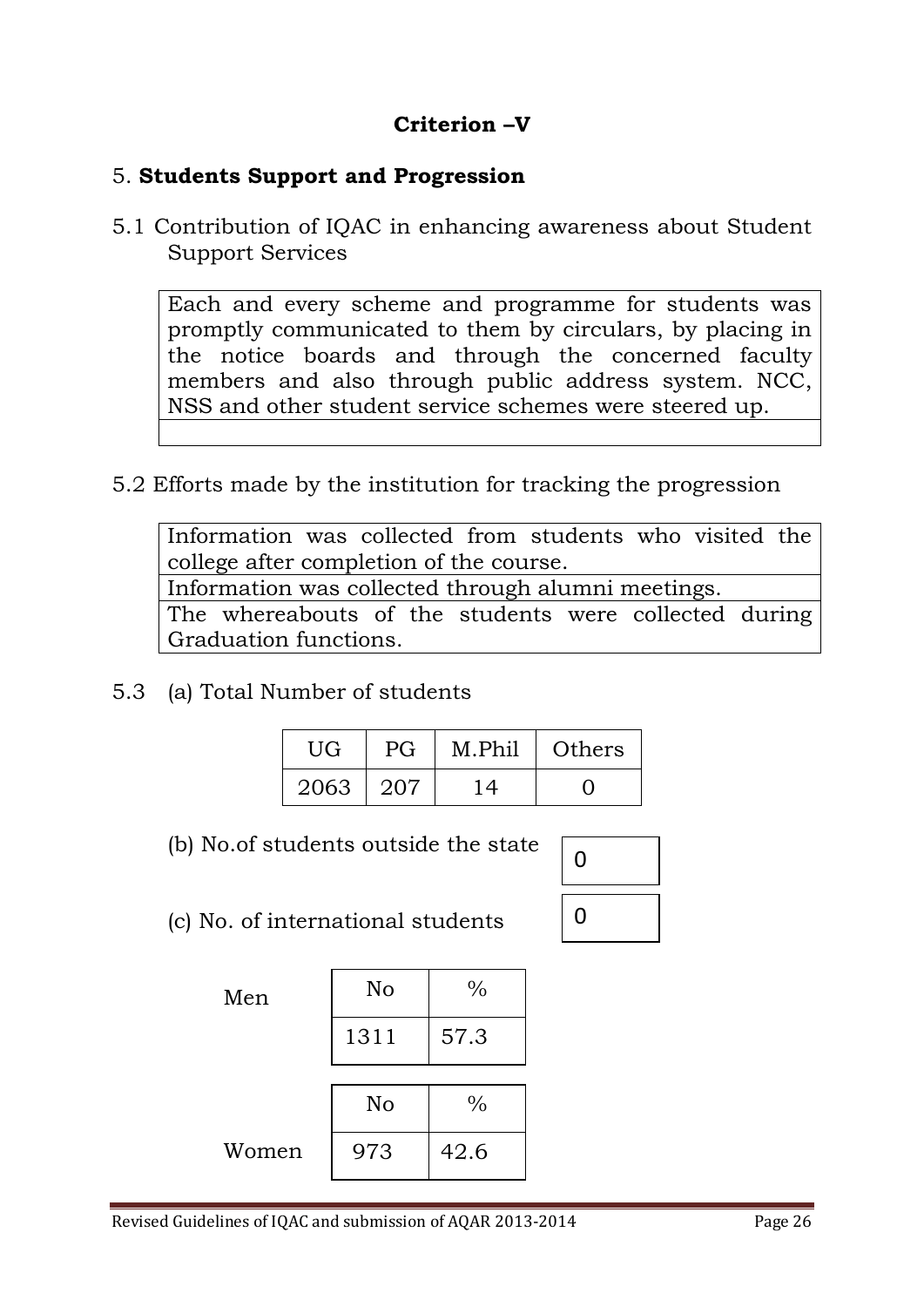| Last Year   |           |           |          |                                          |       |             | This Year |           |            |                                          |       |
|-------------|-----------|-----------|----------|------------------------------------------|-------|-------------|-----------|-----------|------------|------------------------------------------|-------|
| Gene<br>ral | <b>SC</b> | <b>ST</b> | OBC      | Phy<br>sica<br>1ly<br>Cha<br>llen<br>ged | Total | Gen<br>eral | <b>SC</b> | <b>ST</b> | <b>OBC</b> | Phy<br>sica<br>lly<br>cha<br>llen<br>ged | Total |
| 621         | 491       | 3         | 123<br>6 | 8                                        | 2359  | 619         | 503       | 5         | 1141       | 16                                       | 2284  |

Demand ratio 1:3 Dropout %

5.4 Details of student support mechanism for competitive examinations (if any)

No of students beneficiaries



5.5 No. of students qualified in these examinations

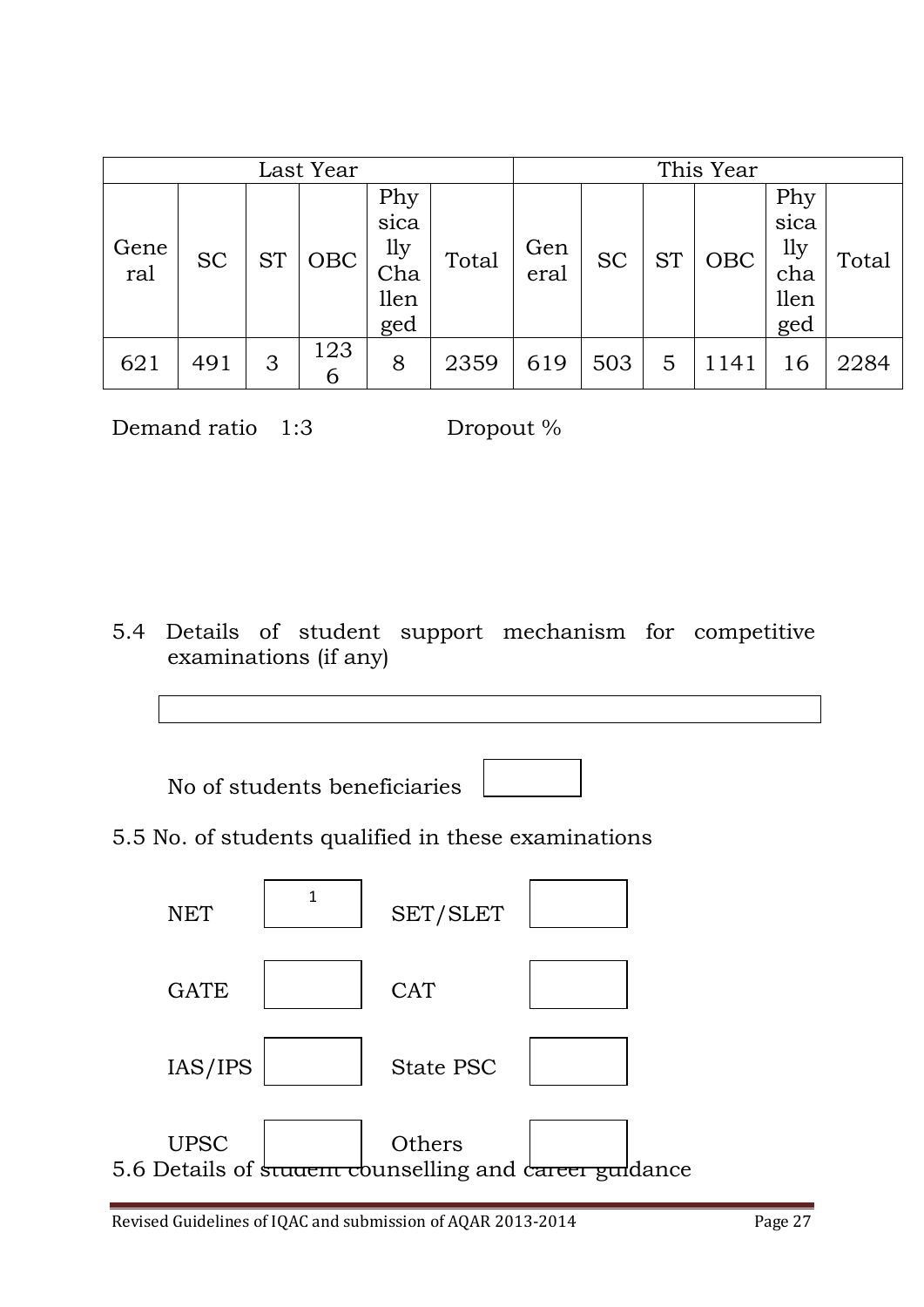Counselling programmes were conducted regularly. A separate Placement Cells looked after career guidance.

No. of students benefitted

633

5.7 Details of campus placement

|               | Off campus   |           |           |
|---------------|--------------|-----------|-----------|
| Number of     | Number of    | Number of | Number of |
| Organizations | Students     | Students  | Students  |
| Visited       | Participated | Placed    | Placed    |
|               | 210          | 15        |           |

5.8 Details of gender sensitization programmes

- Women Cell which includes a over-all Coordinator and department wise Staff-representatives looked after the counselling and guidance of girl students.
- A certificate course in Silambam, a self-defence art was conducted exclusively for girls.

## 5.9 Students Activities

5.9.1 No. of students participated in Sports, Games and other events

State/University level | 43 | National level



12

International level

|  | No. of students participated in cultural events |  |  |
|--|-------------------------------------------------|--|--|

State/University level





International level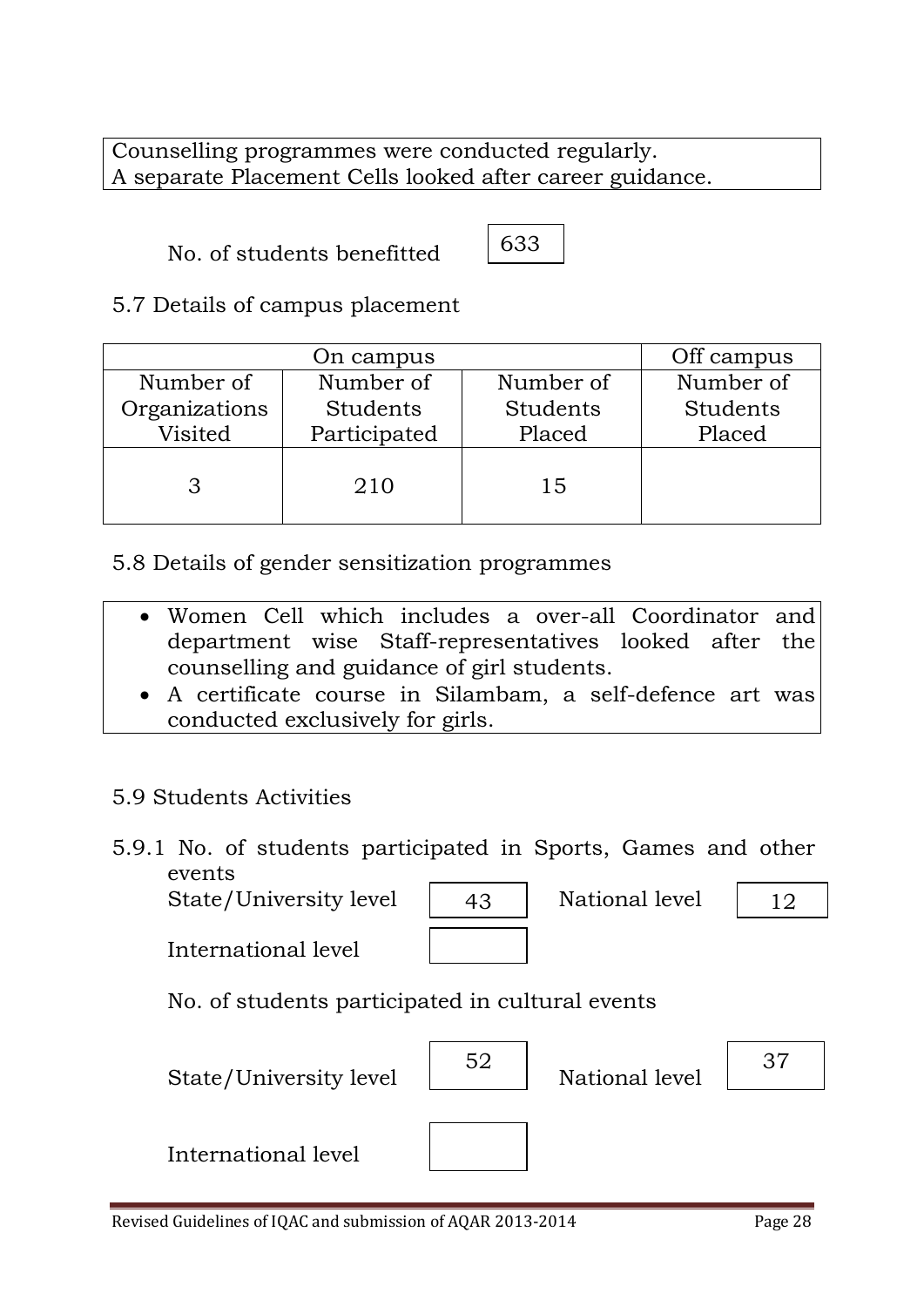5.9.2 No. of medals/awards won by students in Sports, Games and other events

 Sports: State/University level  $\begin{vmatrix} 4 \end{vmatrix}$  International level Cultural: State/University level  $\vert$ <sup>51</sup> International level National level - National level  $\vert$  13

5.10 Scholarships and Financial Support

|                                                                              | Number of<br>students | Amount   |
|------------------------------------------------------------------------------|-----------------------|----------|
| Financial support<br>from institution                                        | 82                    | 68,090   |
| Financial support<br>from government                                         | 705                   | 27,02549 |
| Financial support<br>from other sources                                      |                       |          |
| Number of students<br>who received<br>International/National<br>recognitions |                       |          |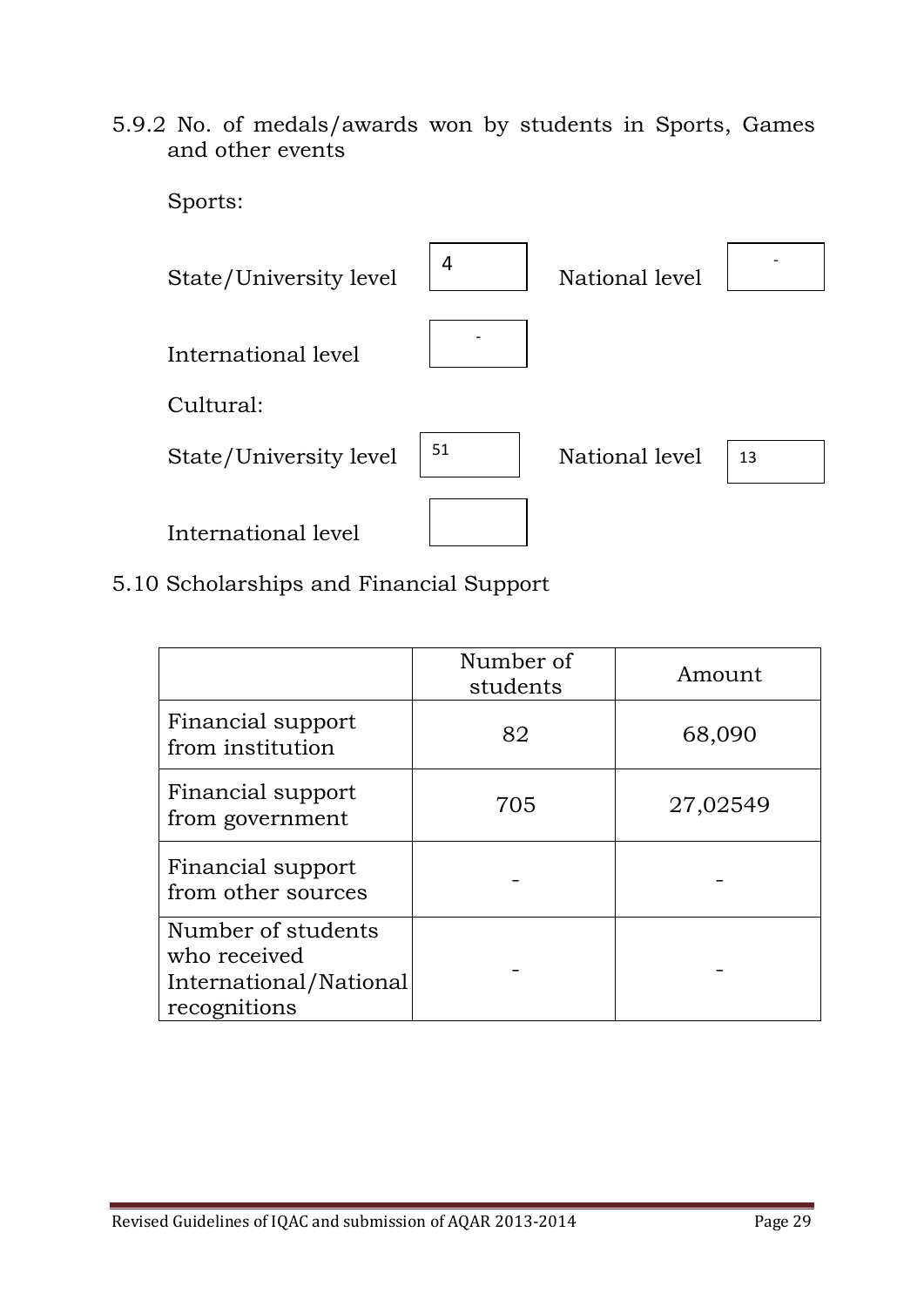## 5.11 Student organized/initiatives

Fairs:



5.13 Major grievances of students (if any) redressed:

NIL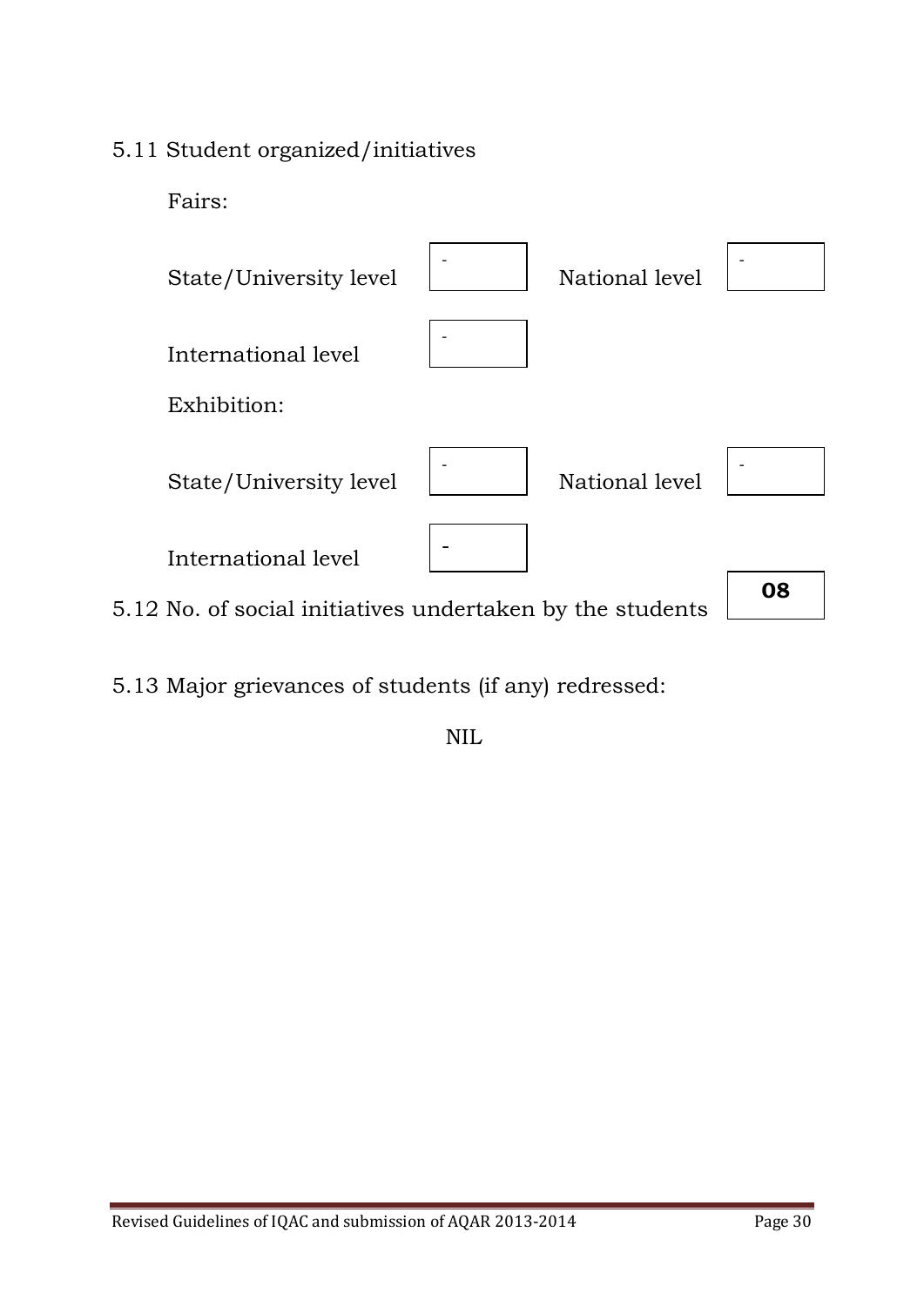## **Criterion –VI**

### 6. **Governance, Leadership and Management**

6.1 State the Vision and Mission of the institution

#### VISION

To shape the young learners to aim at success through perfection.

#### MISSION

To promote academic excellence in higher education

To promote communal harmony

To make the students meet the global standards of life

To promote research temperament

## 6.2 Does the Institution has a management Information System

Yes

- 6.3 Quality improvement strategies adopted by the institution for each of the following:
	- 6.3.1 Curriculum Development
		- 1. Curriculum is designed by the University.
		- 2. The members of staff in University Board of Studies suggest various points for improvement.

## 6.3.2 Teaching and Learning

- 1. Use of ICT
- 2. Facilities made to receive learning source at E-Library.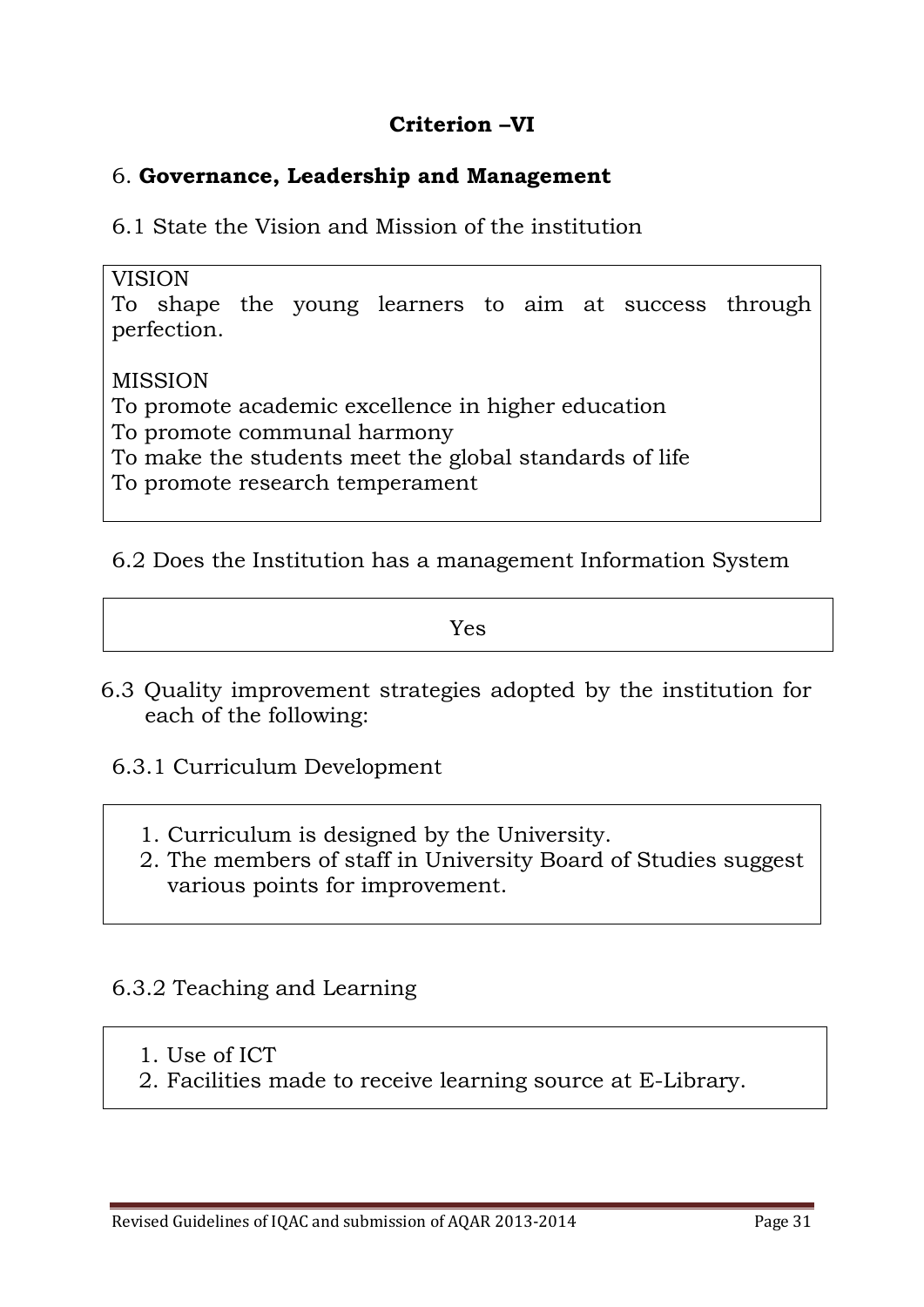### 6.3.3 Examination and Evaluation

- 1. Different types of class tests and evaluation techniques were adopted at college for quality improvement.
- 2. Internal examinations were conducted as per University norms

#### 6.3.4 Research and Development

- 1. Teachers were encouraged to undertake various research projects.
- 2. They were initiated to present and publish research papers in seminars and conferences.
- 3. Students were encouraged to participate in seminars and present research papers

#### 6.3.5 Library, ICT and physical infrastructure/instrumentation

Library , ICT and Physical infrastructure were enriched by adding new and latest addition of their kind.

#### 6.3.6 Human Resource Management

The regular vacancies which were not sanctioned yet by the government were filled with temporary hands by Management in order to facilitate the students.

#### 6.3.7 Faculty and Staff recruitment

- 1. Well qualified Faculty and staff recruited with a sanction from the state government as per requirements.
- 2. Roaster System followed during Faculty and Staffrecruitment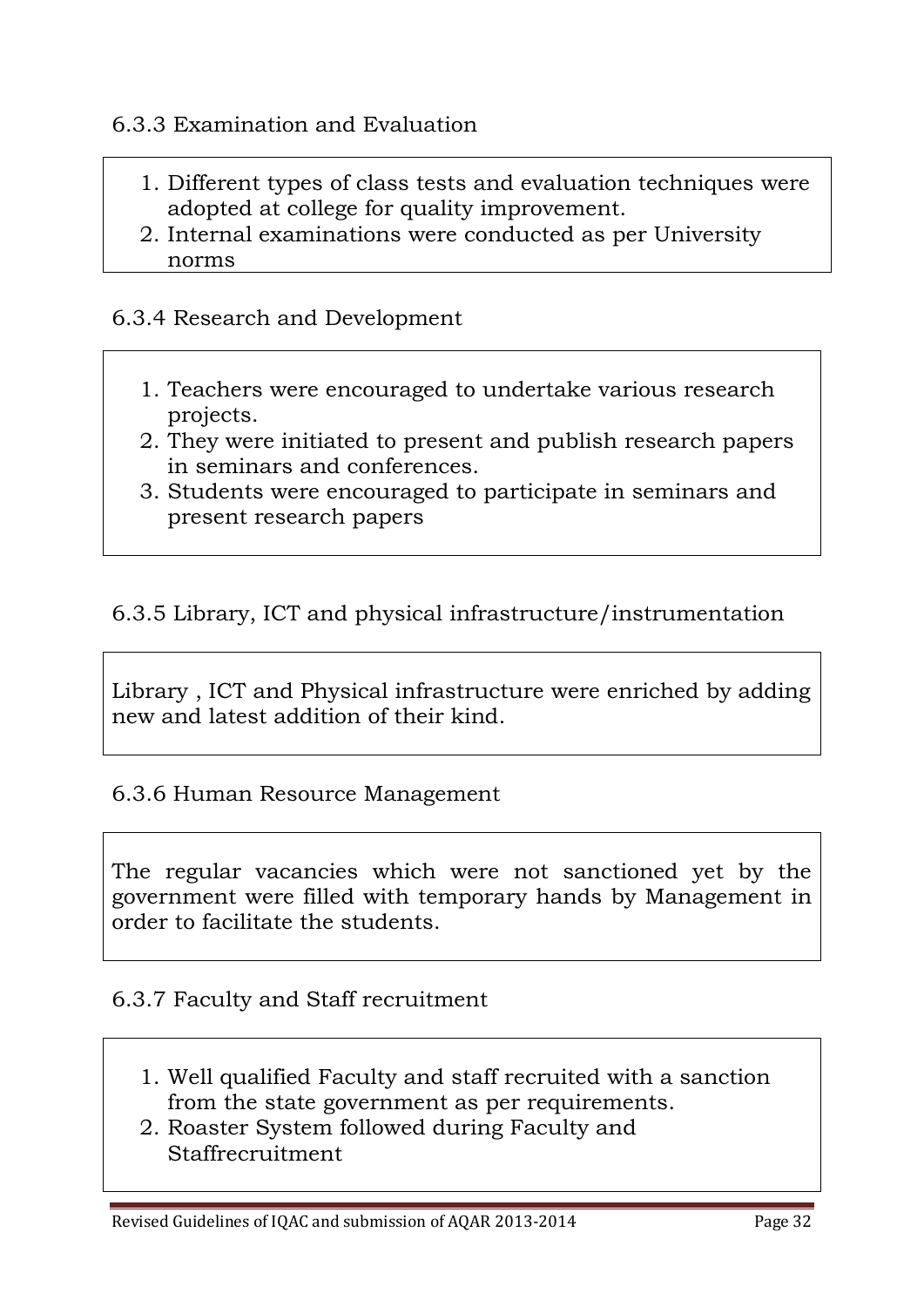## 6.3.8 Industry Interaction /Collaboration

Placement Cell had established collaboration with Government ITI in teaching various life-oriented and technical courses.

6.3.9 Admission of Students

Admission was done on the basis of merit andreservation policies of the government.

#### 6.4 Welfare schemes for

| Teaching     | Applicable government schemes                                                                                                |
|--------------|------------------------------------------------------------------------------------------------------------------------------|
| Non teaching | Applicable government schemes                                                                                                |
| Students     | Scholarships from government<br>Management Scholarships<br>Sponsors scholarships<br>Free coaching classes<br>Career Guidance |

6.5 Total corpus fund generated



6.6 Whether annual financial audit has been done



 $Y_{\text{es}}$  No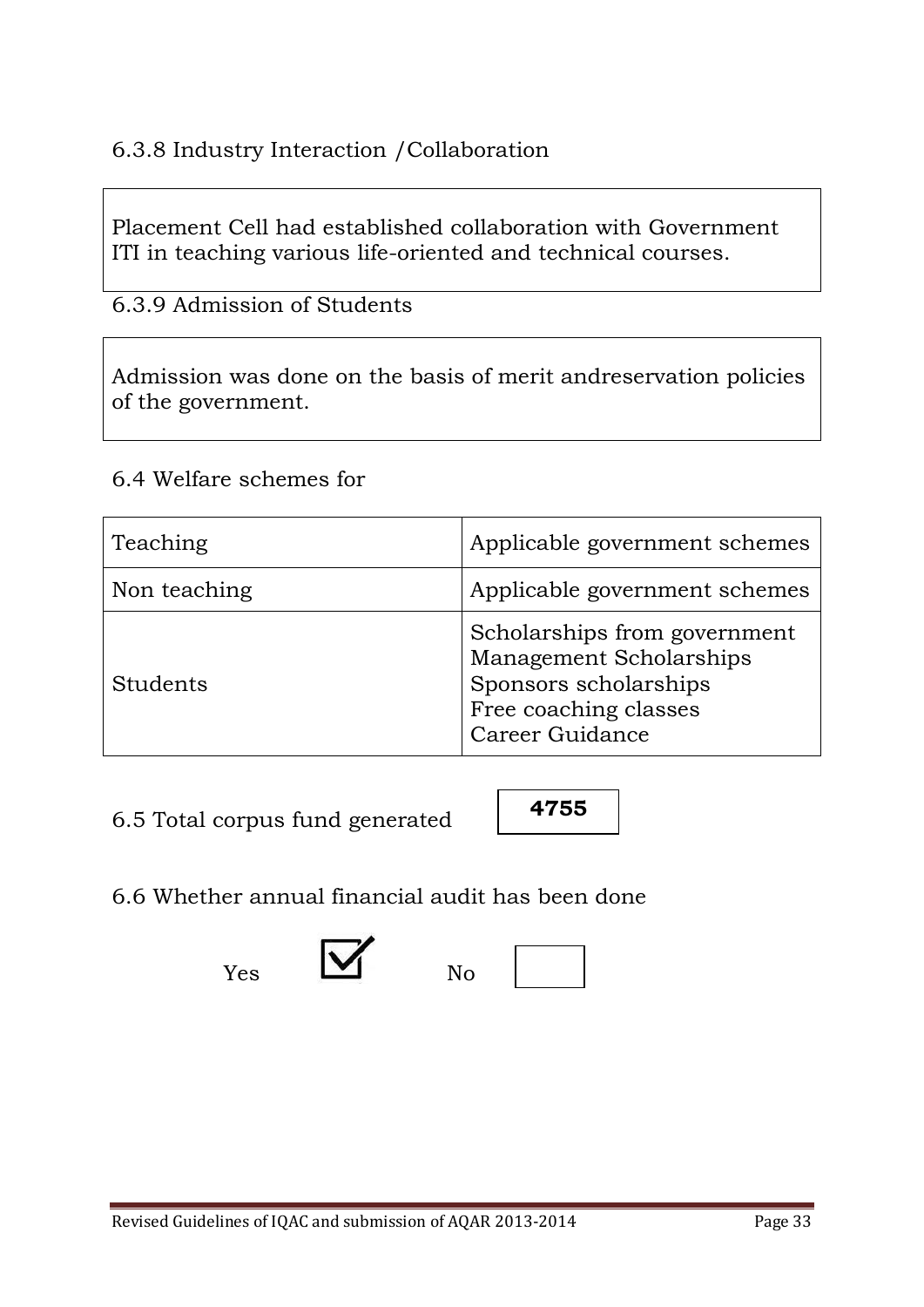6.7 Whether Academic and Administrative Audit (AAA) has been done?

| Audit Type     | External |                                | Internal |                    |
|----------------|----------|--------------------------------|----------|--------------------|
|                | Yes/No   | Agency                         | Yes/No   | Authority          |
| Academic       |          |                                | Yes      | IQAC<br>Management |
| Administrative | Yes      | Govt.<br>Accountant<br>General | Yes      | IQAC<br>Management |

6.8 Does the University/Autonomous College declares results within 30 days

For UG Programmes





6.9 What efforts are made by the University/Autonomous College for Examination Reforms?

The affiliating University regularly implements examination reforms.

6.10 What efforts are made by the University to promote autonomy in the affiliated/constituent college?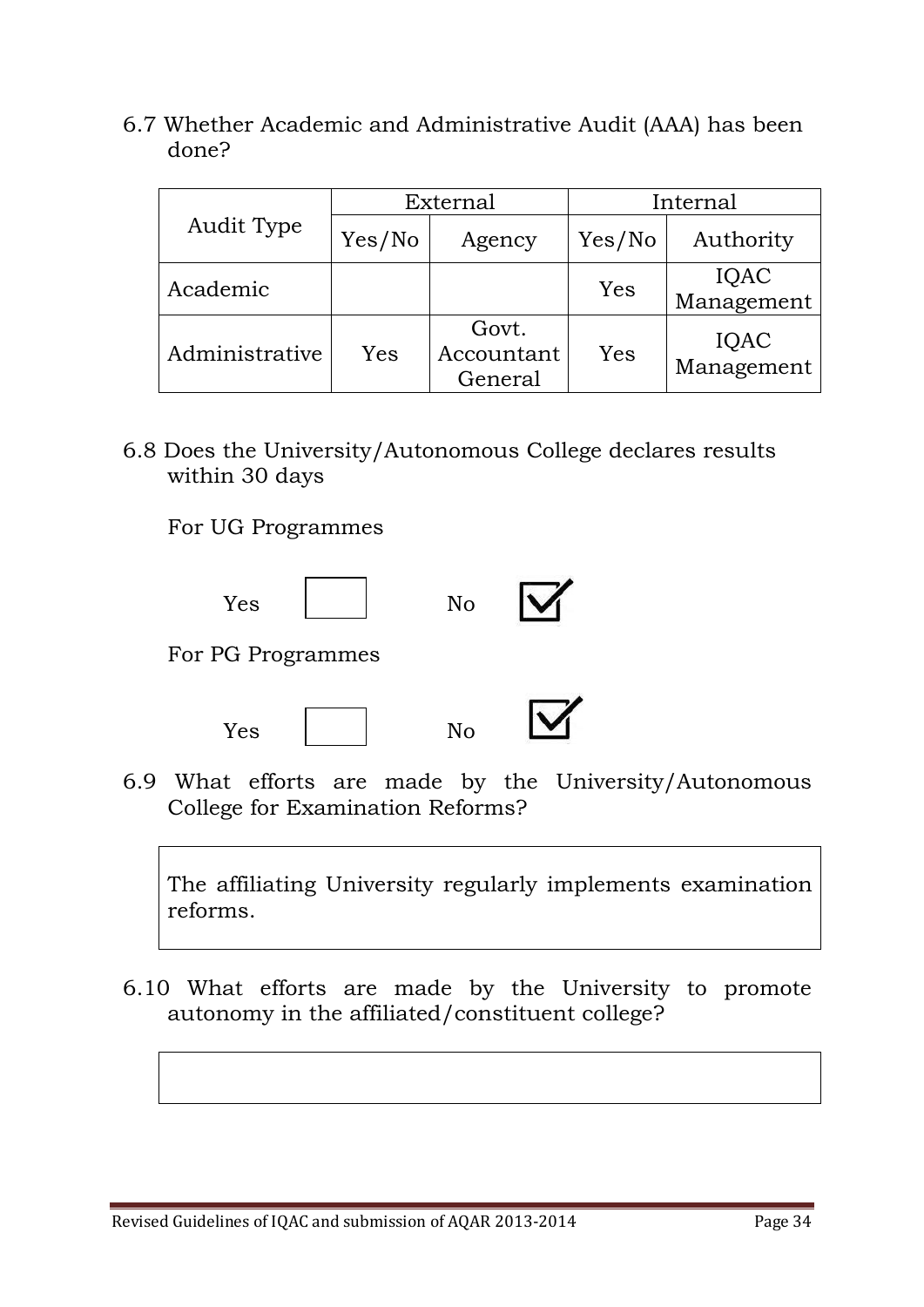6.11 Activities and support from the Alumni Association

- Alumini contribute many in campus development
- They provide financial aid to deserving students

6.12 Activities and support from the Parent –Teacher Association

Parent- Teachers Meetings are conducted every year. PTA offers salary to few temporary staff.

6.13 Development programmes for support staff

The support staff members are encouraged to makeuse of the facilities provided by the government for theirpromotions, to avail themselves of the all welfareschemes of government.

6.14 Initiatives taken by the institution to make the campus eco-friendly

The entire campus has been filled with natural beauty and the NSS units are encouraged to plant trees regularly. Many campaigns against plastic were organised.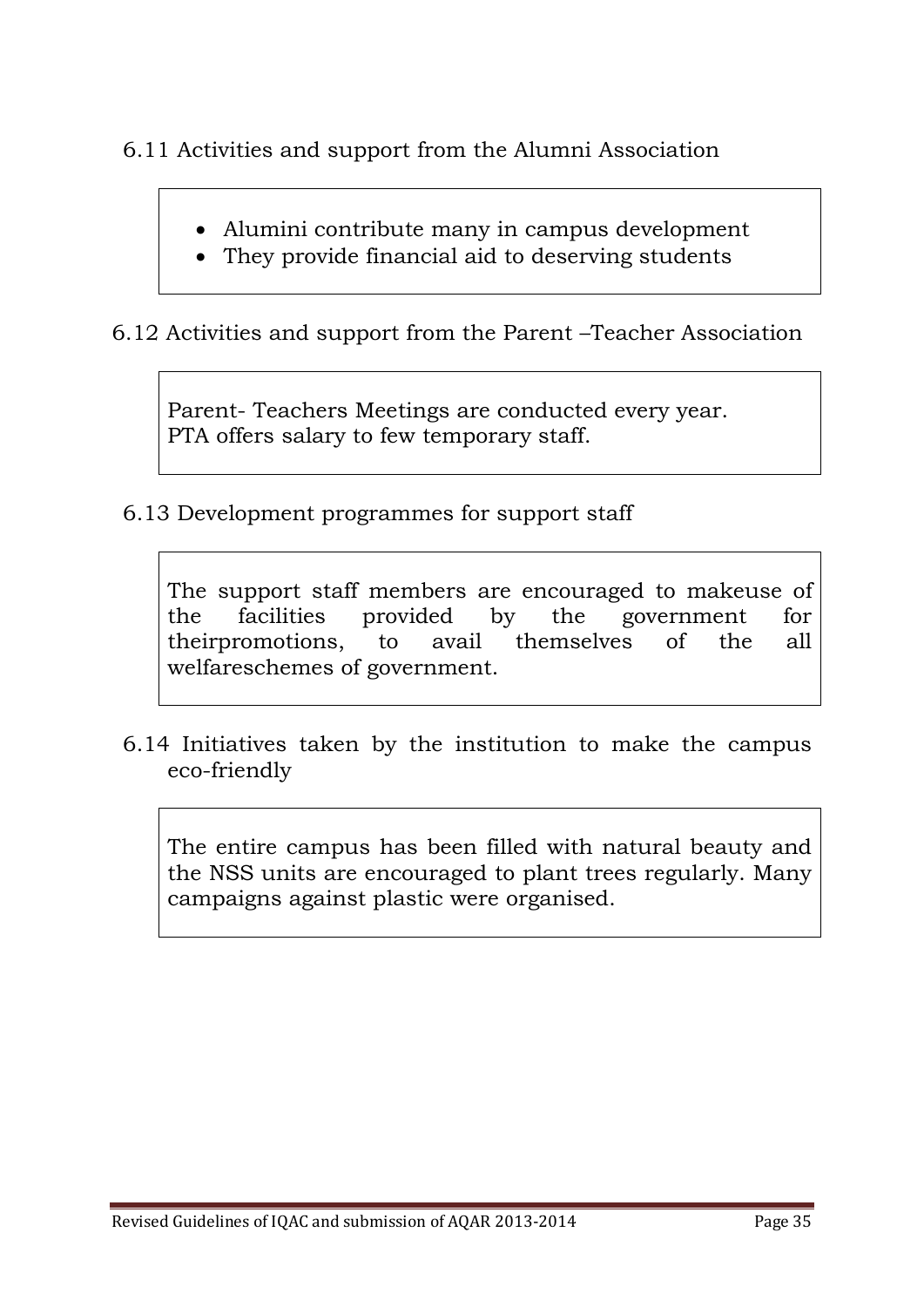## **Criterion –VII**

#### 7. **Innovations and Best Practices**

7.1 Innovations introduced during this academic year which have created a positive impact on the functioning of the institution. Give details.

> 1. Preserving of rare and old monuments inside the campus

- 7.2 Provide the Action Taken Report (ATR) based on the plan of action decided upon at the beginning of the year
	- 1. Launching of Redesigned Dynamic College Website
	- 2. Toilets for Girls students
	- 3. More Fire-Safety Equipments
	- 4. Smart Class in the Dept. of Economics
	- 5. Construction of Bath Area in the Dept. of Physical Education
	- 6. Function of UGC Schemes Office

7. Introduction of New Academic Programmes –M.Phil Physics

- 8. New Air Conditioned Seminar Hall
- 9. Toilet Facility for Players
- 10. Library Automation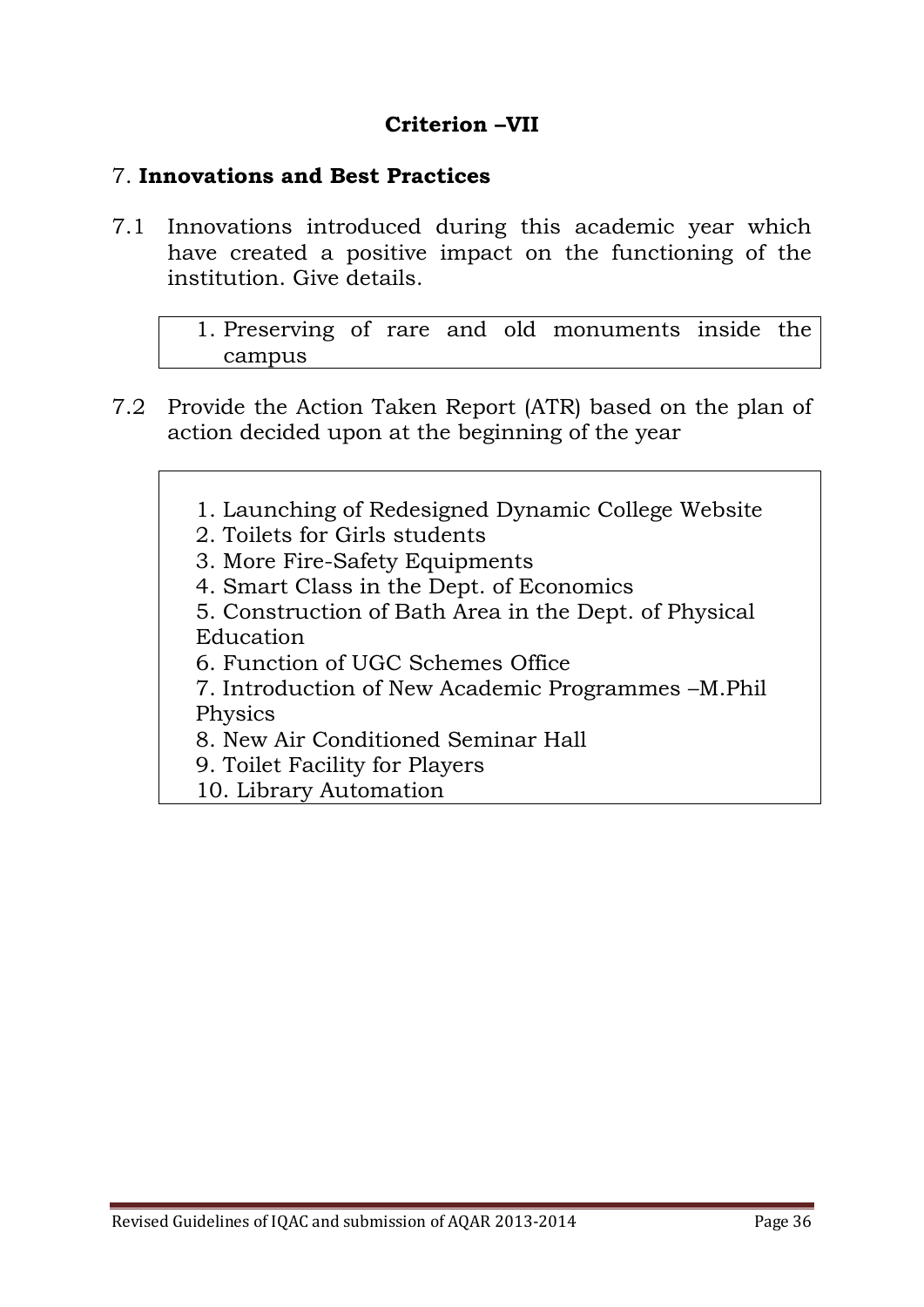- 7.3 Give two Best Practices of the institution (please see the format in the NAAC Self-study Manuals)
	- 1. ICT enabled teaching
	- 2. A certificate course in Self defence art (Silambam) exclusively for girl students to empower them.

 \*Provide the details in annexure (annexure need to be numbered as i, ii, iii)

- 7.4 Contribution to environmental awareness/protection
	- NSS units continuously planting trees in the campus area to make it greener.
	- Herbal garden was made to make an awareness on herbal medicine.

## 7.5 Whether environmental audit was conducted?



7.6 Any other relevant information the institution wishes to add. (for example SWOT Analysis)

Students feedback was analysed for further future action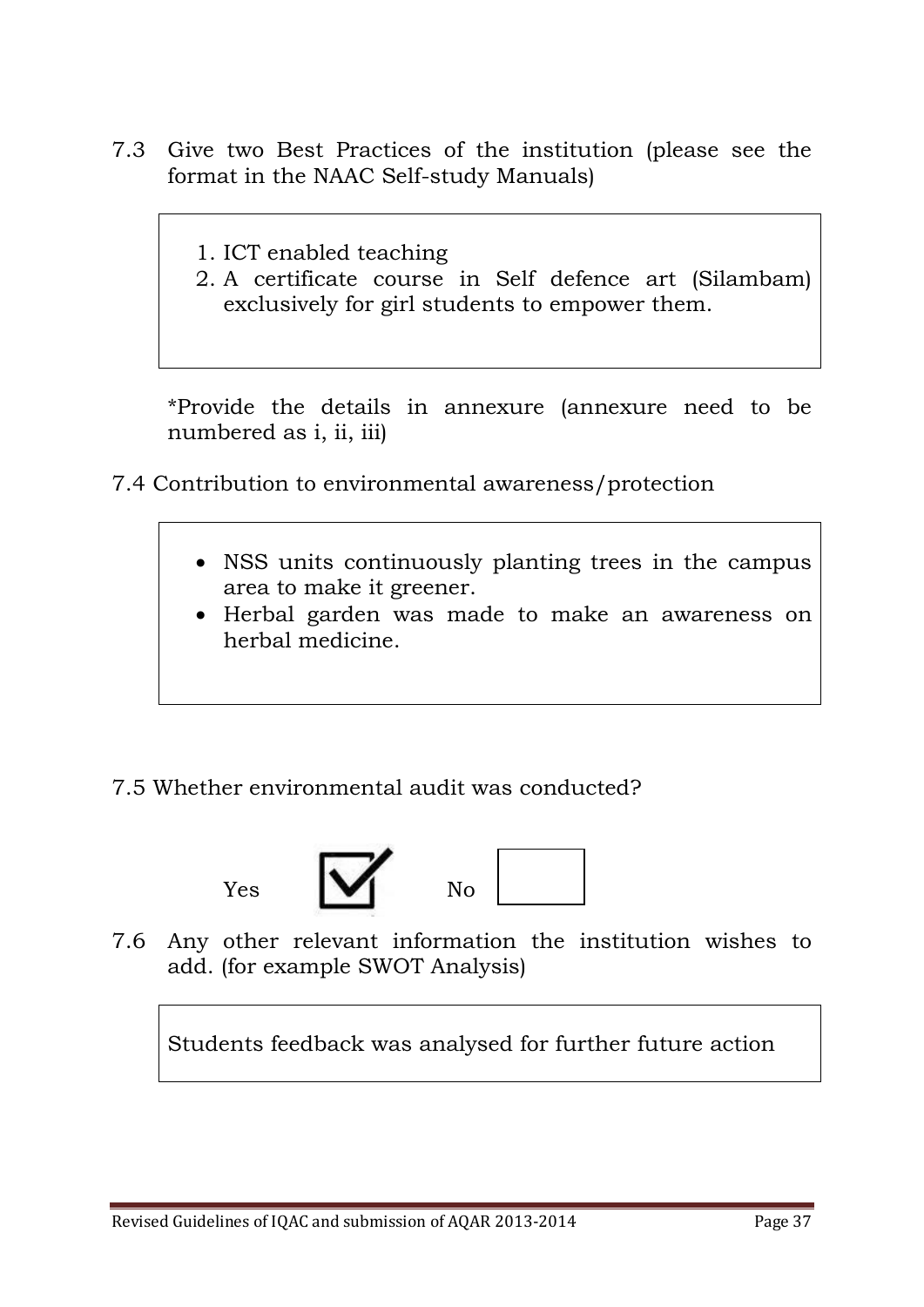## 8. **Plans of institution for next year**

- 1. Making Provision of LCD Projectors to all departments
- 2. New retiring room with modern facility for Women teachers.
- 3. Complete renovation and full automation of College Office.
- 4. New toilets near Indoor Stadium for Players.
- 5. New record room for Office.
- 6. Seed money provided to the departments to conduct UGC sponsored seminars.
- 7. New counter facilities for students.
- 8. To bring new courses in un-aided scheme.
- 9. Binding all old and rare volumes of College Library.
- 10. Construction of new Extension Building for College Library.
- 11. Establishment of Wi-Fi connection throughout the campus.
- 12. Purchase of Auto-Transformer for Secretary ALS meeting Hall.
- 13. Renovation of Physics Laboratory.

Name Name

R.Johnson Victor Babu, Dr, P.Chinnathambi, Ph.D

 $Sd/$ 

Signature of the Coordinator, IQAC Signature of the Chairperson, IQAC

\*\*\*\*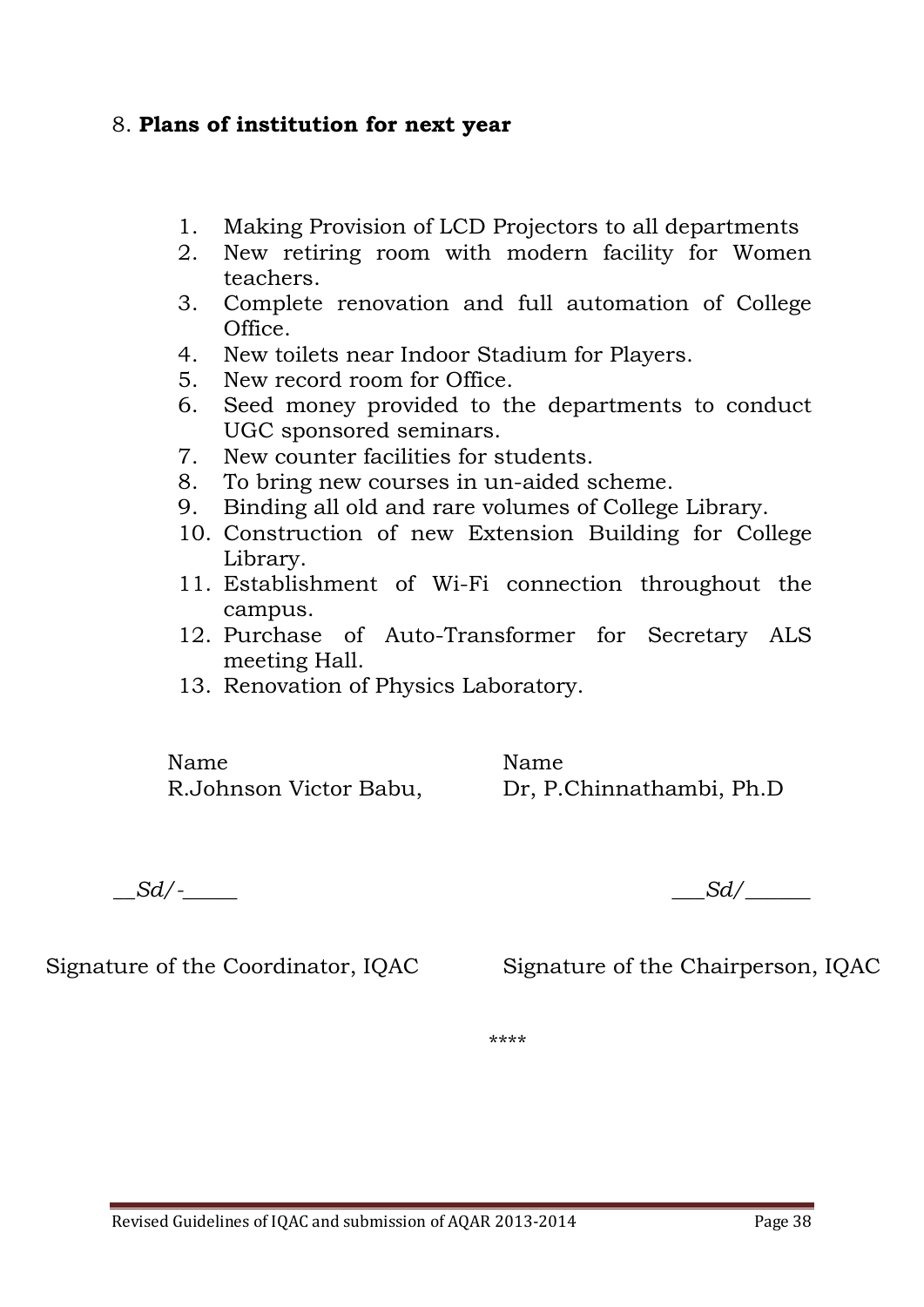## Abbreviations:

| CAS         | Career Advanced Scheme                   |
|-------------|------------------------------------------|
| <b>CAT</b>  | Common Admission Test                    |
| <b>CBCS</b> | Choice Based Credit System               |
| CE          | Centre for Excellence                    |
| COP         | Career Oriented Programme                |
| <b>CPE</b>  | College with Potential for Excellence    |
| <b>DPE</b>  | Department with Potential for Excellence |
| <b>GATE</b> | Graduate Aptitude Test                   |
| <b>NET</b>  | National Eligibility Test                |
| PEI         | Physical Education Institution           |
| <b>SAP</b>  | Special Assistance Programme             |
| <b>SF</b>   | Self Financing                           |
| <b>SLET</b> | State Level Eligibility Test             |
| TEI         | <b>Teacher Education Institution</b>     |
| <b>UPE</b>  | University with Potential Excellence     |
| UPSC        | Union Public Service Commission          |
|             |                                          |

\*\*\*\*\*\*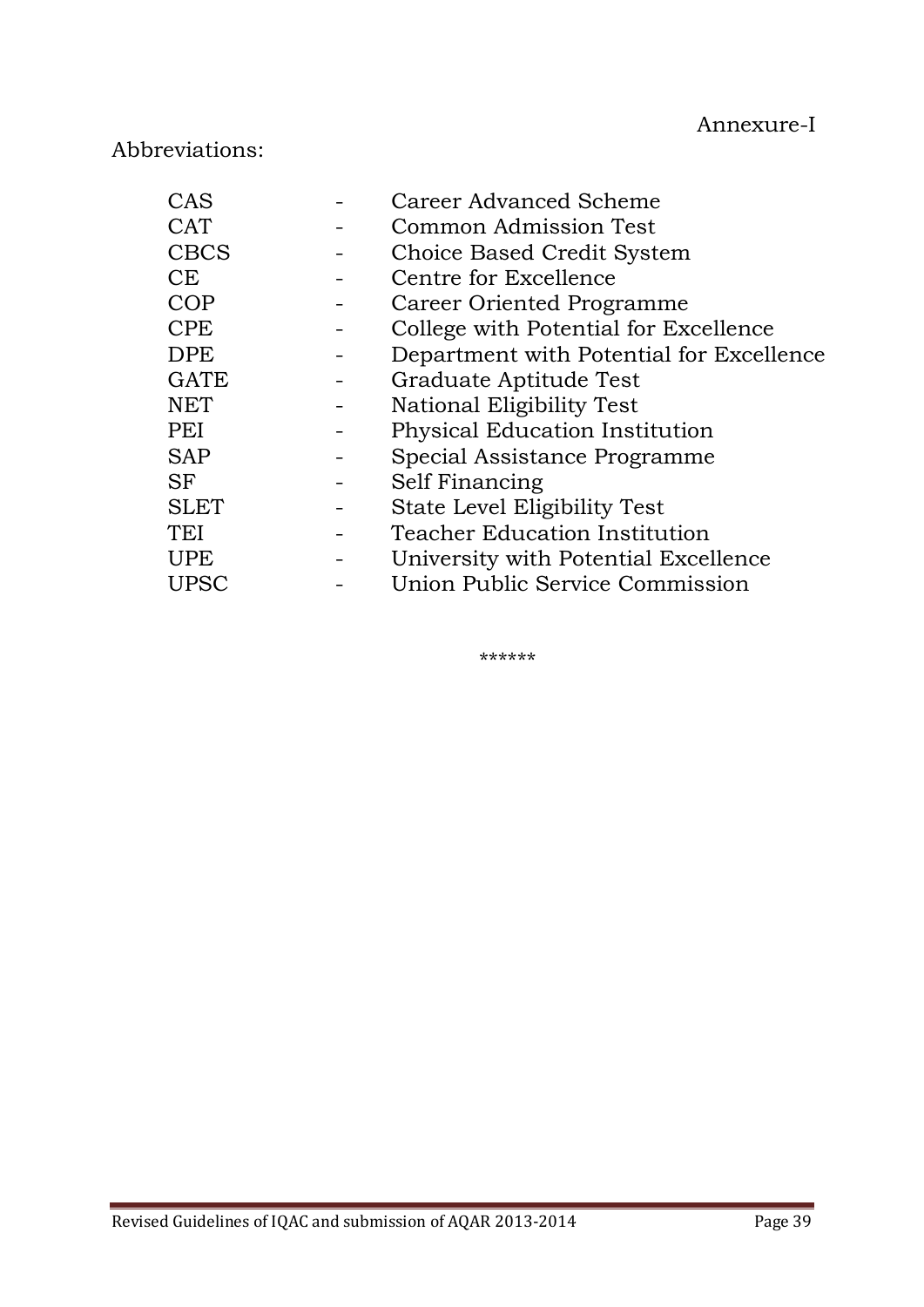## Annexure- II

- 20.06.2013 College reopening
- 06.07.2013 Donor's Day Celebration
- 29.07.2013 Ist Internal Test Begins
- 15.08.2013 Independence day Celebration
- 16.09.2013 IInd Internal Test Begins
- 07.10.2013 IIIrd Internal Test Begins
- 31.10.2013 Last Working Day
- 04.12.2013 Even Semester Begins
- 09.01.2014 Kalaipongal Celebration
- 10.01.2014 Kalaipongal Celebration
- 26.01.2014 Republic Day Celebration
- 27.01.2014 Ist Internal Test Begins
- 10.03.2014 IInd Internal Test Begins
- 01.04.2014 IIIrd Internal Test Begins
- 21.04.2014 Last Working Day